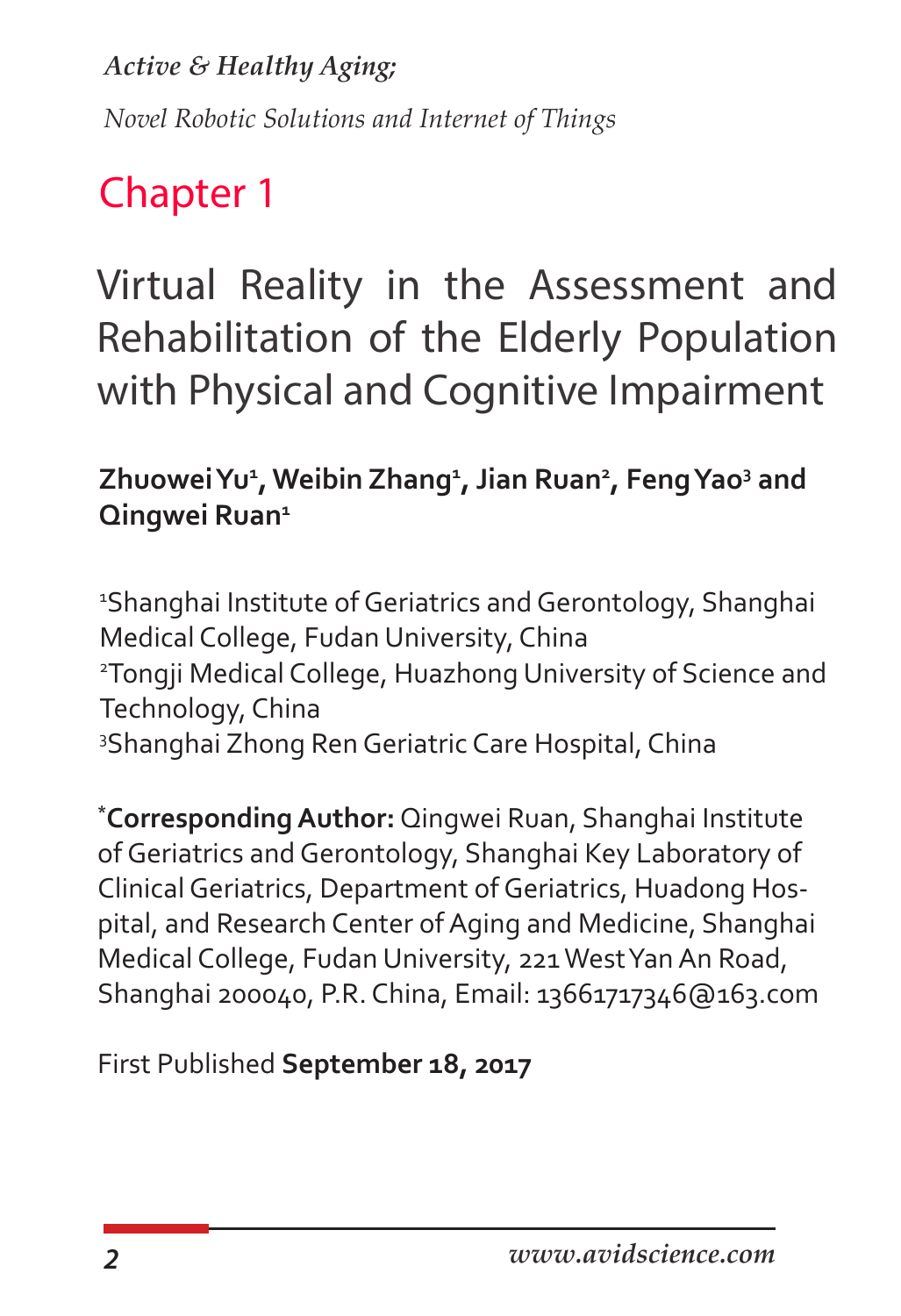Copyright: © 2017 Qingwei Ruan, et al.

*This article is distributed under the terms of the Creative Commons Attribution 4.0 International License (http://creativecommons.org/licenses/by/4.0/), which permits unrestricted use, distribution, and reproduction in any medium, provided you give appropriate credit to the original author(s) and the source.*

# Abstract

Virtual reality (VR)-based technologies, such as navigation in virtual environment for the screening of cognitive deficits, motor skill re-learning for balance control, VR-based tasks, exergaming, serious games for physiotherapy, have been widely used to deal with aging- and frailty-related function deficits in the elderly. In the study, we screen OVID Medline and PubMed databases and extract 38 and 8 documents involved the application of VR in aging and frail individuals respectively. These documents showed that VR-based technologies were verified to be safe and efficient to screen, prevent and treat or rehabilitate the physical and cognitive deficits in the elderly with or without physical frailty. Cognitive frailty contains physical frailty and potential reversible cognitive impairment. Therefore, Cognitive frailty may be a new field of VR application.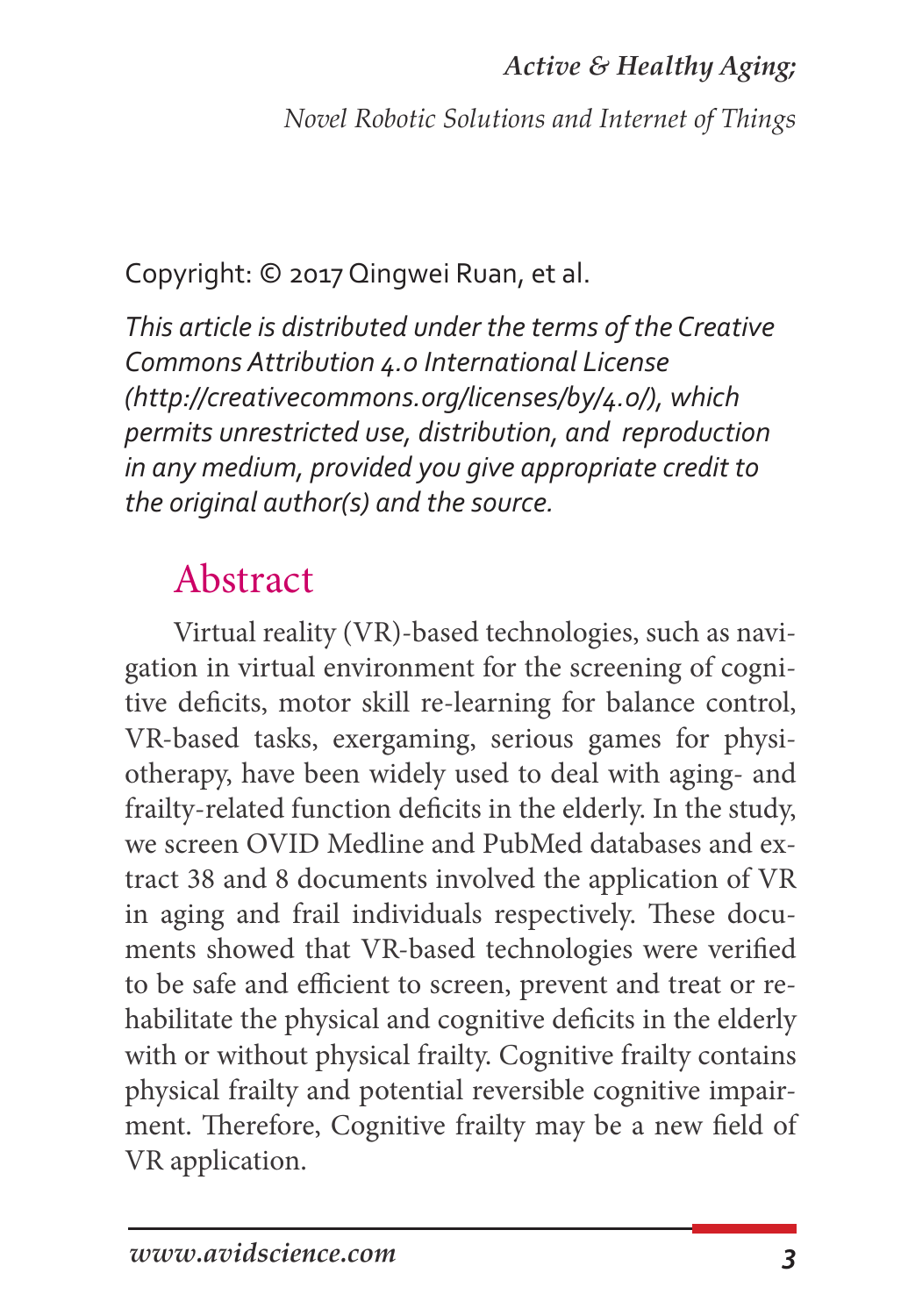*Novel Robotic Solutions and Internet of Things*

## Introduction

Virtual reality (VR), as a valuable Information and Communications Technology tool, is a way for human to interact with computer-generated quasi-naturalistic real-life virtual environment (VE) by real-time visual, auditory, tactile and kinesthetic perceptual sensations feedback. The advanced interactive communication interface is available for user in egocentric or allocentric situation by using devices, such as joysticks, gloves, surface; and for stimuli presentation in REs by using devices such as screens, 3D-head-mounted displays (HMDs), audio headsets and speakers. The interaction elicits the participant's interpersonal immediate behaviors and responses, and gives an immediate feedback to observers. The interaction technique of VR includes non-immersive, semi-immersive and fully-immersive three types [1]. The use of newer consoles, such as the Nintendo Wii™ and Microsoft Kinect™ platforms, decreases costs, increases sophistication of VR systems, and facilitates quick adaption in greatrics.

The common physiological characteristic of aging is a gradual loss of physical (including sensory and motor) and cognitive performance. The individual difference of aging process could result from genetic and environmental factors. The major goal of geriatrics is to extend the healthy life span with independent function. Frailty is a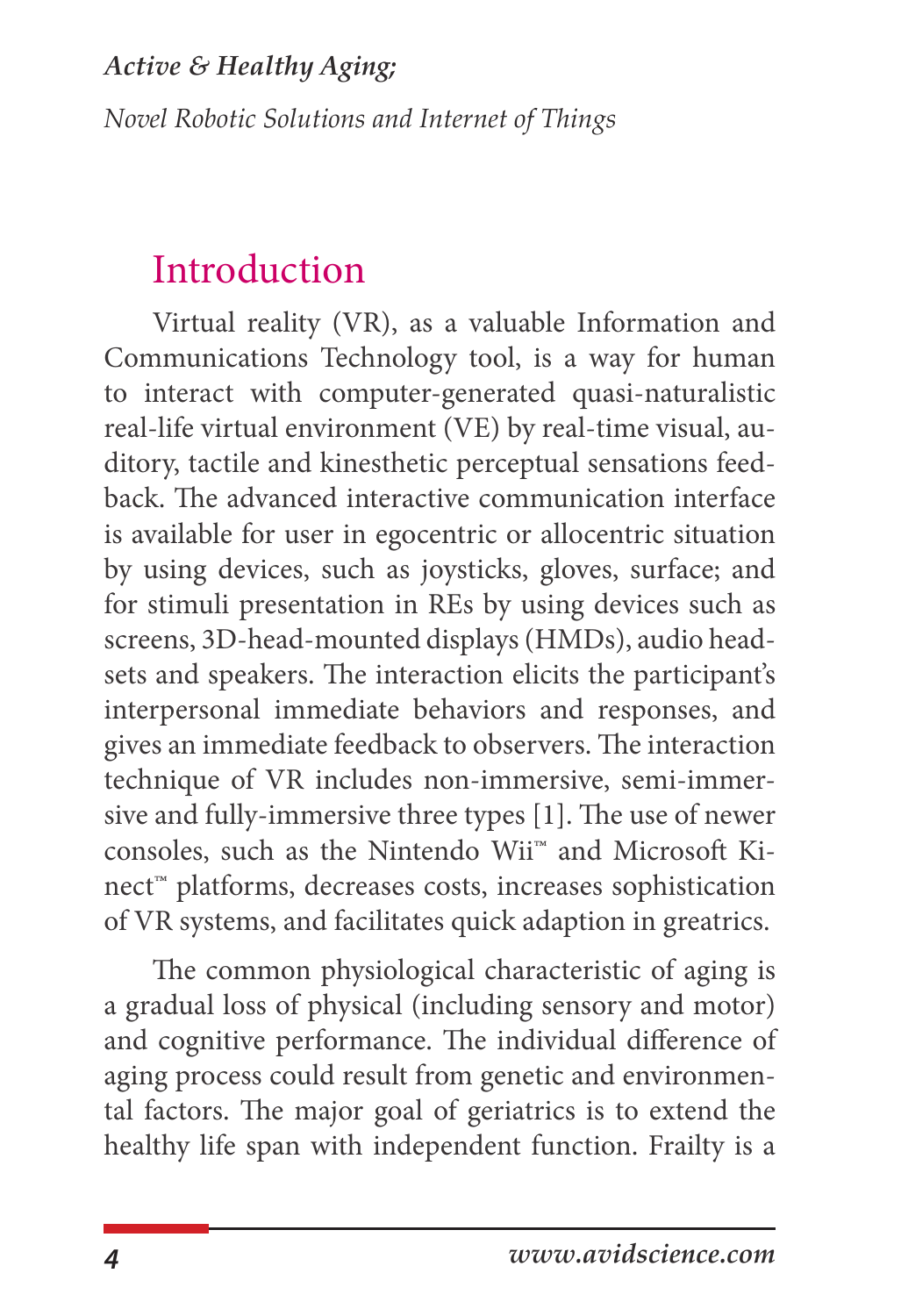potentially correctable syndrome with accumulated deficits and reduced physiological reserve in many biological systems [2]. The prevalence of frailty and cognitive impairment increases significantly as age increases, frailty from 3.2% at 65 to 16.3% at 80 and 23.1% at 91 years of age [3], and cognitive impairment from 5.9% in those aged 60-64 years to 31.3% in those aged 75-79 years and 44.1% in those aged  $\geq 80$  years [4]. There is a preclinical stage precede of decade years the clinical onset of mild cognitive impairment (MCI) or dementia. Objective cognitive deficits in one or multiple cognitive domains can be detected in MCI, but without deficits in daily life ability. Co-occurrence of physical frailty and MCI was referred as cognitive frailty [5]. Reversible cognitive frailty is an ideal target for promoting healthy ageing preveting and elderly dependency [6-8]. Beyond this stage, serious physical and cognitive deficits occurred in patients with MCI and dementia. The limitation of clinical neuropysiological assessment and interventional efficacy in cognitive impairment, causes a growing interest in finding new tools to solve the challenges of medical practice.

According to neural plasticity theories after interaction between brain and enriched environments, motor relearning and cognitive rehabilitation is to enable patients to overcome balance functional, cognitive and emotional deficits due to physical and cognitive impairment, and to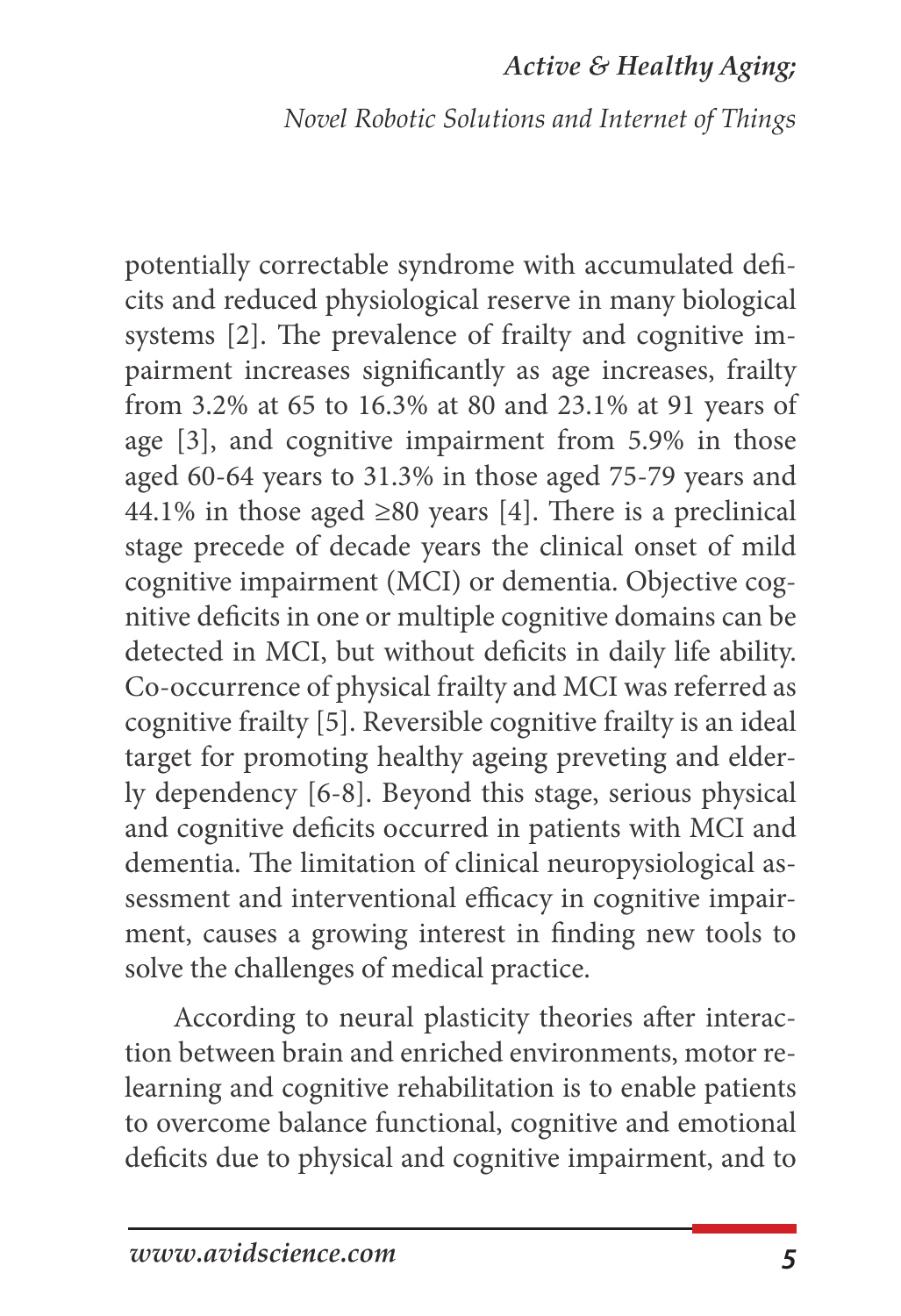*Novel Robotic Solutions and Internet of Things*

achieve social adjustment and better quality of life. VRbased innovation offers new chances to the assessment and rehabilitation of frailty and cognitive impairment due a better approximation to the real word with less cost and in less time, as well as higher levels of immersion. VRbased tasks, exergaming, serious games ((SG), defined, as seen, as games that do not have the entertainment as a primary goal and can contribute to a specific purpose), or activities allow their applications in diagnosis and rehabilitation of aged population with frailty, age-related cognitive impairment, mild cognitive impairment (MCI) and dementia. Mild-moderate stage dementia is the right time to introduce in VR items. The VR applications include motor re-learning for postural control and balance, navigation and orientation, face recognition, cognitive functionality, and other instrumental activities of daily living (IADL) for different domain of cognitive impairment, and cognitive behavioural therapy for patients with frailty and age-related cognitive impairment [9,10].

# Materials and Methods

The goal of the paper is to summarize developed VR techniques in the applications of aging, frailty that are mainly associated with diagnosis or assessment, and prevention or treatment. We performed literature searches by way of a review which includes OVID Medline and Pub-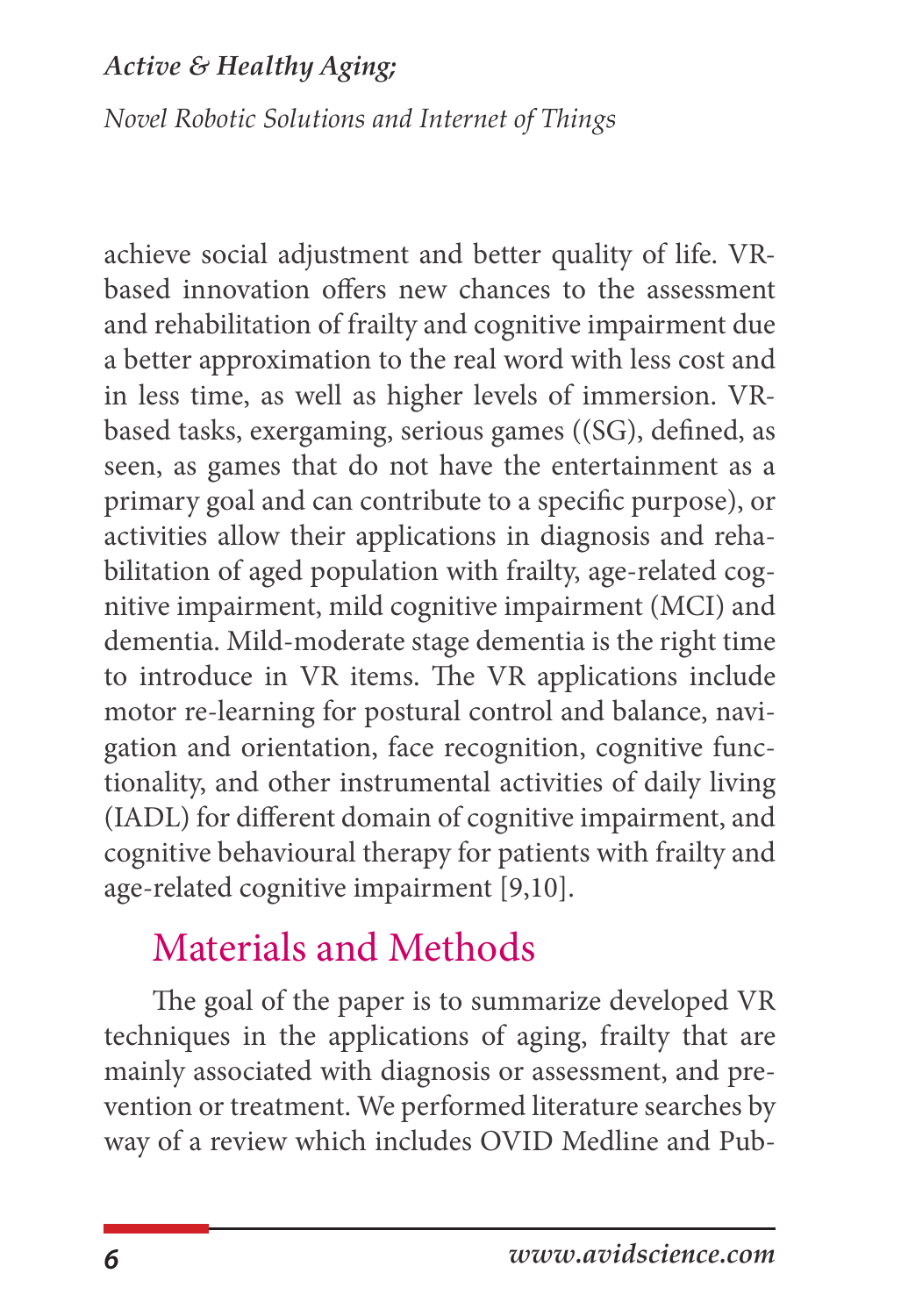Med databases from 2007 to July 2017. The search queries included: VR or virtual enviroment, aging, frailty, behavioral or cognitive impairment, memory performance, subjective memory decline (impair¬ment), diagnosis or assessment and prevention or treatment. We obtained following results from the review: I) VR techniques for assessment and treatment of aging-related physical and cognitive impairment ( $n = 206$ ); II) VR techniques for assessment and treatment of frailty ( $n = 15$ ); Inclusion criteria: Articles that deal with VR techinques related to the diagnosis and treatment of aging, frailty. Exclusion criteria: Articles that do not deal with the diagnosis and treatment of above disorders even if VR techniques are used. All titles and abstracts of the articles selected were evaluated by two reviewers to determine if they met the inclusion criteria. The disagreements were solved by coordinated review. After critical reading of the documents, the total number included in the review was 46 documents (Figure. 1). The quality grades and scientific evidence level have been classified according to the criteria proposed by Hannes and Macaitis [11].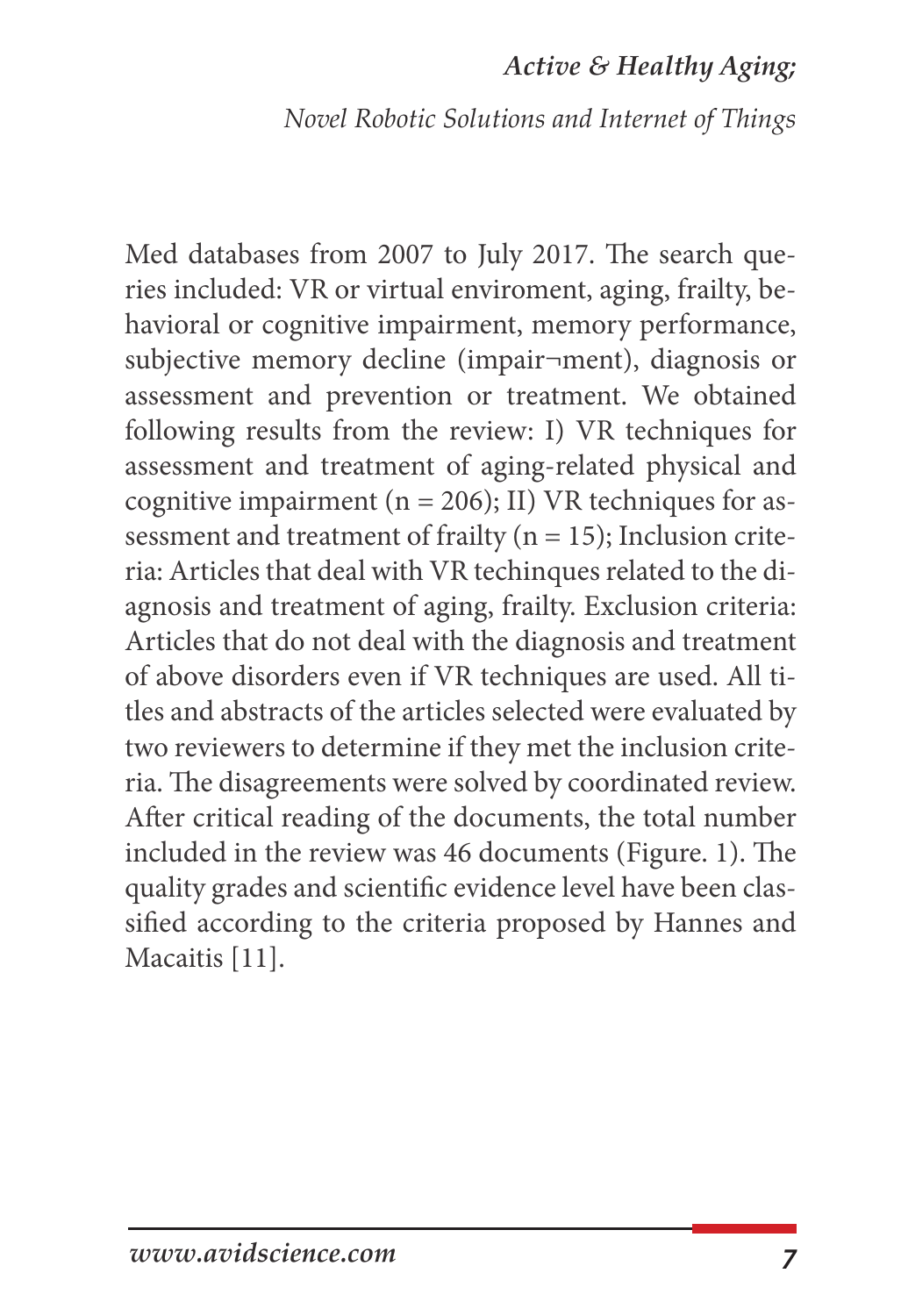*Novel Robotic Solutions and Internet of Things*



# VR in the Assessment of the Elderly Population with Physical and Cognitive Impairment

TThe rapid development of VR techniques make them are feasible and effective to be used by older adults in function assessment and treatment of health-related domains, such as posture balance, cognitive function and physical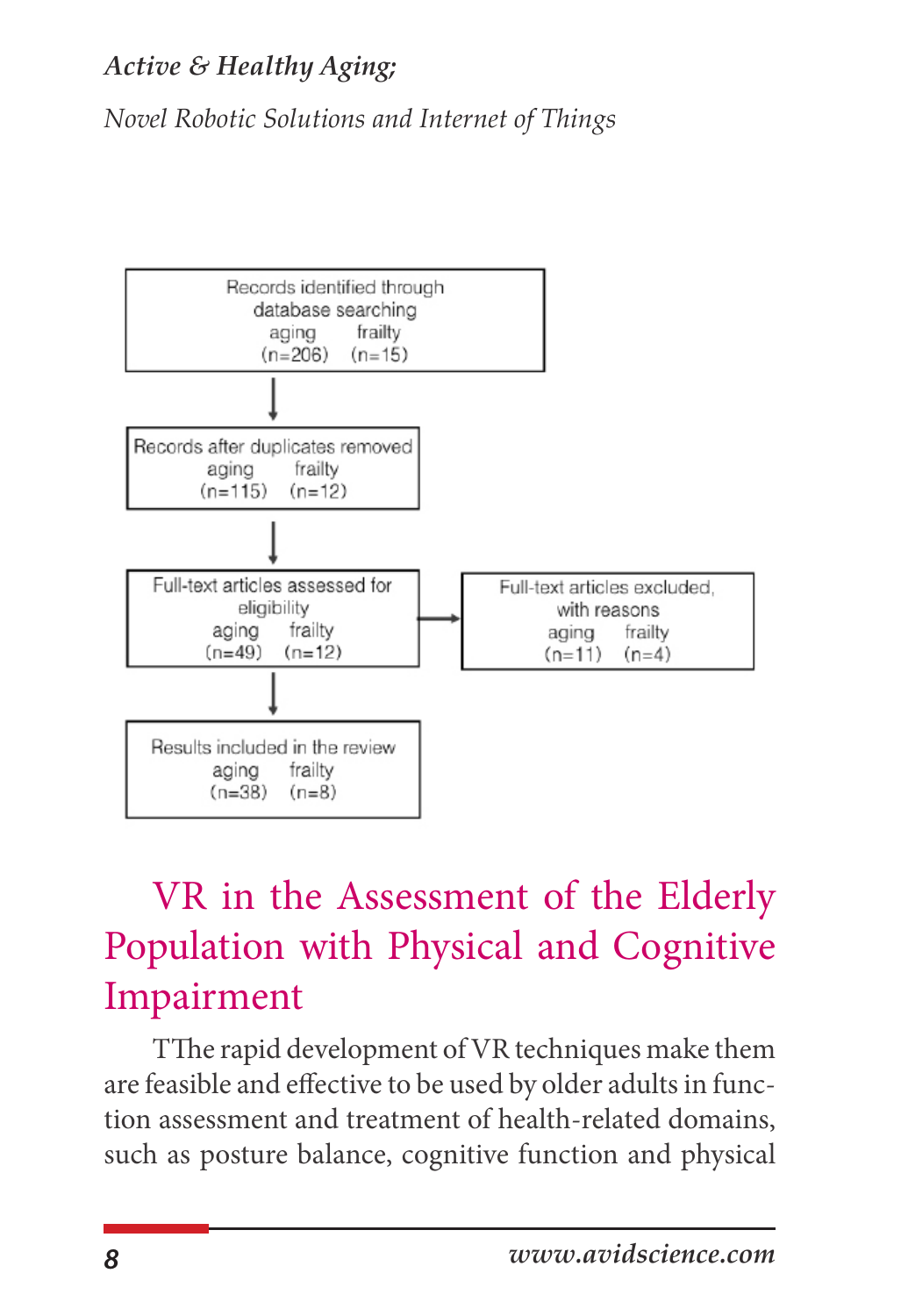activity [12-14]. The main applications of VR techniques for the assessment of function deficits of health-related domains in elderly population were showed in Table 1. The most prominent cognitive deficit of brain aging is reduced spatial learning and memory performances resulted from the structure alterations of hippocampus and a shift from using the hippocampus toward the caudate nucleus during navigation [15]. Both hippocampus and striatum play different roles in spatial learning and memory. Hippocampal place cells that generate allocentric neural computation and space representation, are sensitive to geometric information. Local landmarks affect striatum-dependent learning. Aging causes hippocampus–related spatial learning and memory deficits [16]. After manipulation the geometry and local landmarks of a virtual environment, older adults showed striatum-dependent activity changes. The behavior and medial-temporal lobe activity of older adults mainly were affected by local landmarks. VR-based tasks improve the assessment of spatial memory in humans. A virtual water maze with a reversal learning protocol further was demonstrated to detect early age-related spatial learning and memory deficits [17]. Moreover, mental disorders such as depression and anxiety, and personality traits also add vulnerabilities for both spatial performance and hippocampal functioning. Leon et al. carried out a study to assess the effect of aging and gender on naviga-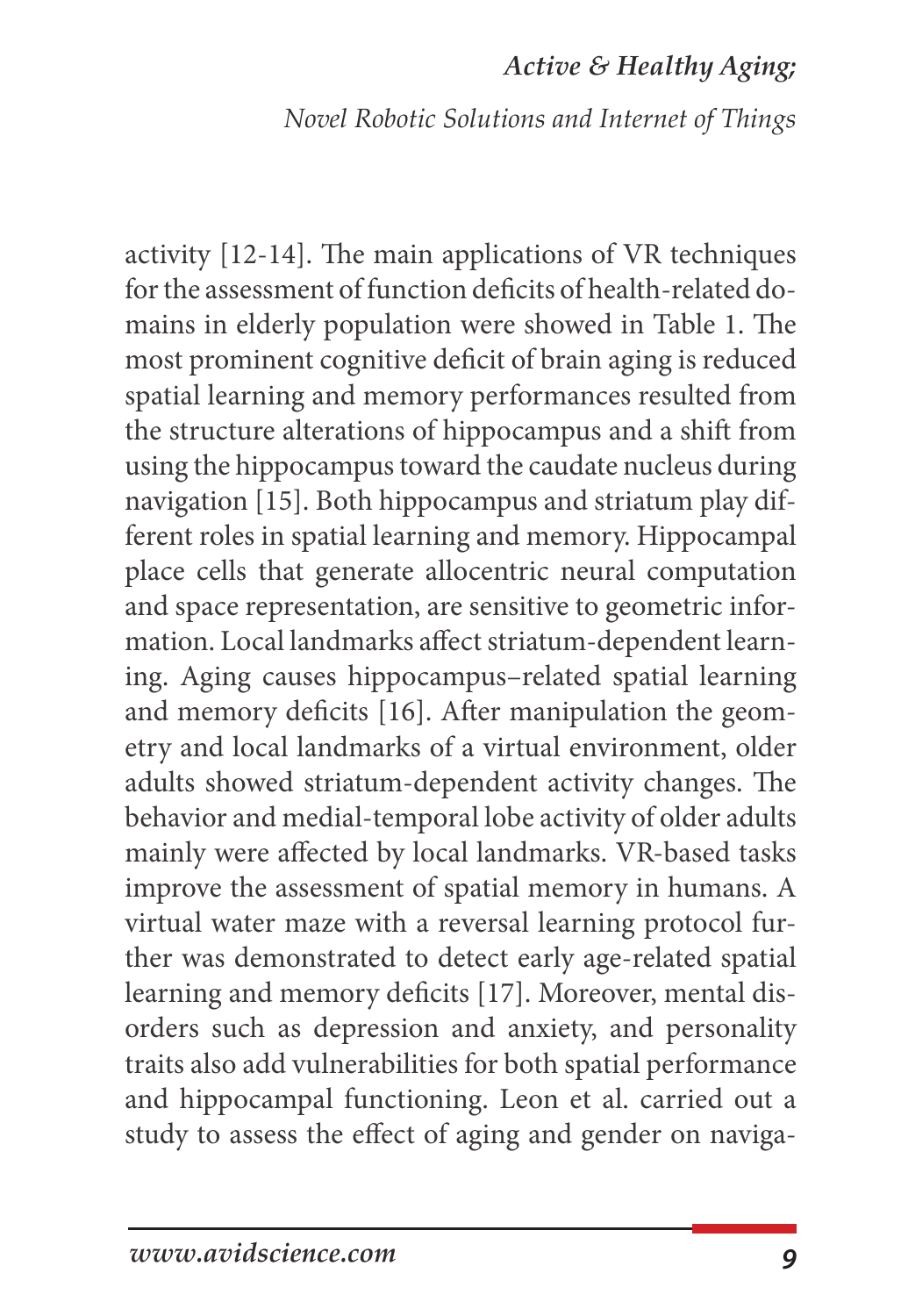*Novel Robotic Solutions and Internet of Things*

tional skills in a virtual memory task [18]. They found that age and gender are important factors influencing spatial orientation skills. Females showed a more noticeable poor performance in spatial memory than males and 65-74 year-old males showed that spatial memory becomes less accurate in comparison with 45-54 year-old group. VRbased 3D virtual enviroment navigation learning and 2D Hidden Maze Tasks showed convergent validity for assessment of sptial memory [19]. Elderly men reached peak performance more rapidly than elderly women during VE navigation and on the 2D Hidden Maze Tasks. Prospective memory means complex cognitive functions, referred to as the ability to remember to fulfil intentions at some predefined point in the future. VR-based ride in a virtual town is a more realistic and ecological assessment in agerelated prospective memory and correlation with other cognitive functions than traditional laboratory tasks [20]. Aging resulted in a decline on the recall of prospective and retrospective components of intentions, regardless of the nature of the intention and whatever the strength of the link of two components. When the link is weak, older subjects showed more pronounced decline in the recall of retrospective components. The decline in binding involved in different cognitive functions depending on the nature of intentions, such as working memory, executive functioning, episodic memory as well as in processing speed, also contributes to the decline of prospective memory. Everyday memory is embedded within daily activities and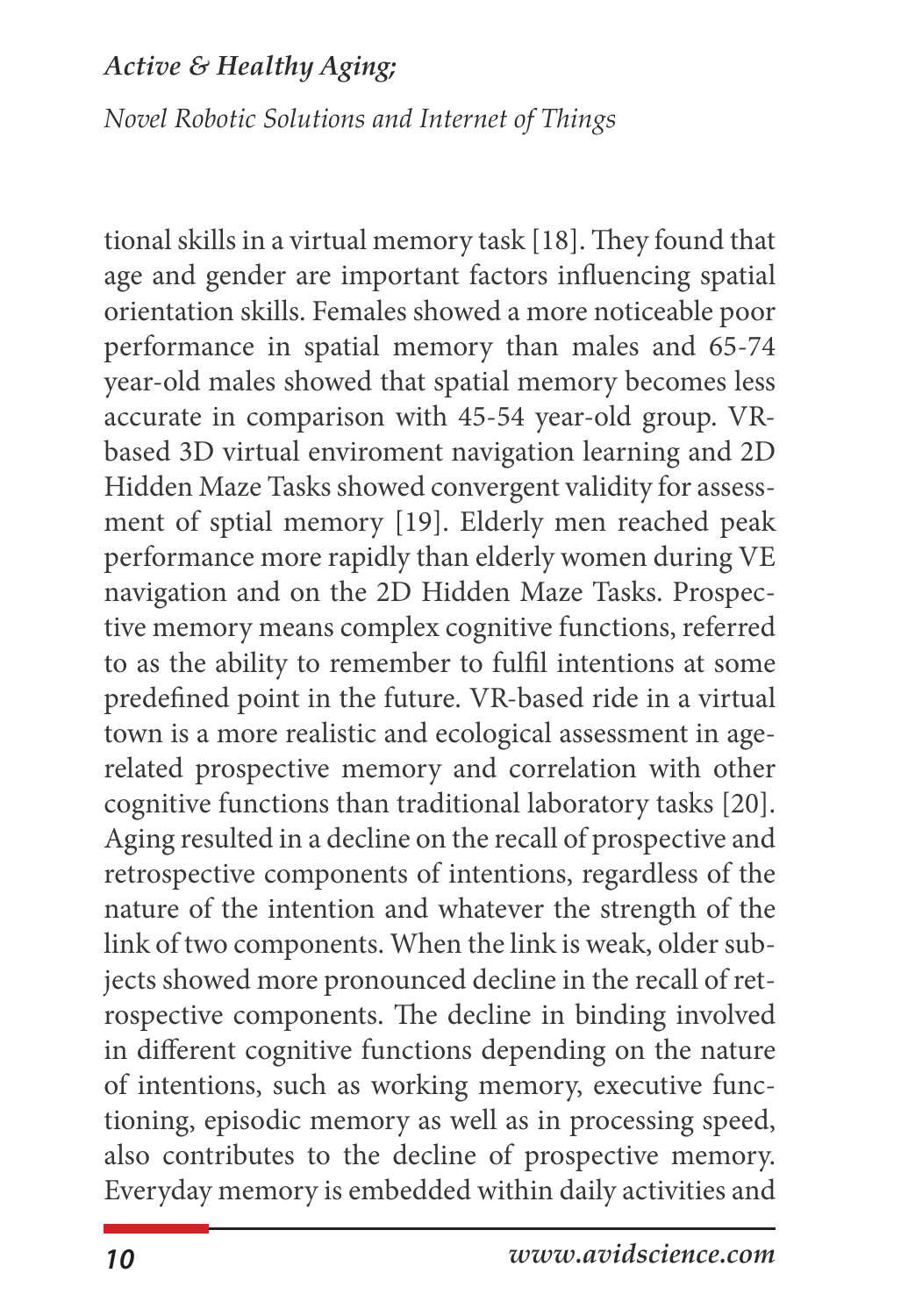*Novel Robotic Solutions and Internet of Things*

could be assessed by using self-rating scales to evaluate subjective memory complaints. VR-based HOMES test was showed to be free from subjective biases with a good ecological validity [21]. HOMES test not only was used to detect similar every-like memory failures of age-related and traumatic brain injury, such as poor recall, a greater recognition benefit, high false recognitions; but also could be used to differentiate their cognitive regulation. Age-related differences were mediated by executive functioning while the traumatic brain injury patients were correlated with episodic memory. Tests based on virtual environments could are used as helpful standard tools for assessing age effects on the main aspects of episodic memory. The older individuals had less recollection of the spatiotemporal context of events than the younger with intentional encoding, but similar recollection with incidental encoding (except for verbal spatial aspect) [22]. Furthermore, older ones showed worse binding than younger individuals in all types of encoding. For the older individuals, the virtual test was sensitive to mnesic complaints and golable cognitive changes.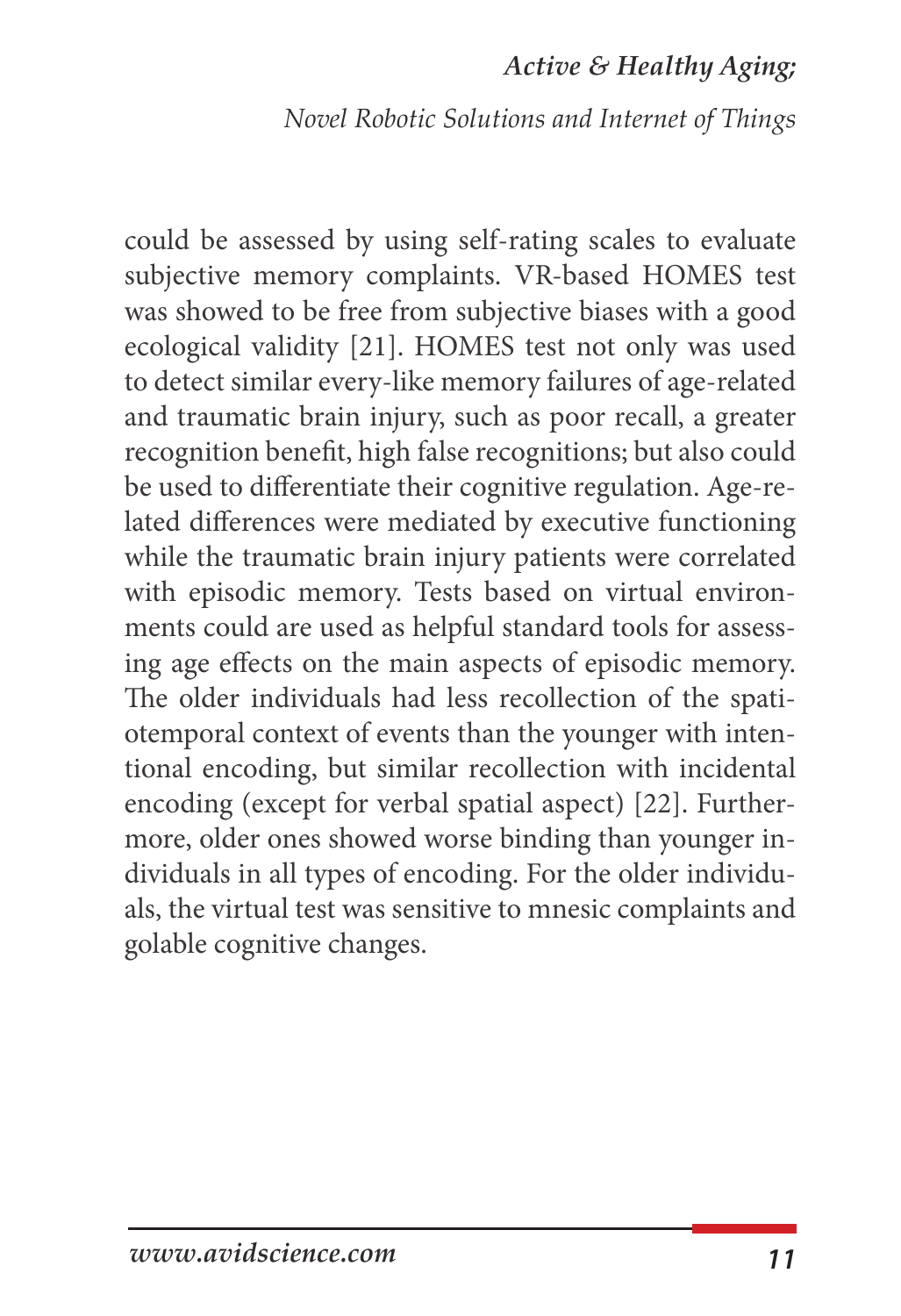### *Novel Robotic Solutions and Internet of Things*

#### **Table 1:** VR techniques for assessment and treatment of age-related physical and cognitive impairments.

| Reference                    | Partcipants                                                                                                                    | <b>Domains</b>                                                             | <b>Detection methods</b>                                                                                                                              | <b>Immersion</b> type |
|------------------------------|--------------------------------------------------------------------------------------------------------------------------------|----------------------------------------------------------------------------|-------------------------------------------------------------------------------------------------------------------------------------------------------|-----------------------|
| Konishi et al.(2013)         | Young ( $N = 23$ )<br>and older adults (N<br>$= 29$                                                                            | Spatial or response<br>strategies (naviga-<br>tion t in a virtual<br>maze) | fMRI on the Concur-<br>rent Spatial Discri-<br>mination Learning<br>Task                                                                              | Non                   |
| Schuck et al. (2015)         | 26 older participants<br>22 younger parti-<br>cipants                                                                          | Spatial learning and<br>memory (navigation<br>t in VE)                     | The geometry and<br>local landmarks in<br>VE, computational<br>modeling, and<br>neuroimaging                                                          | Semi                  |
| Schoenfeld et al.<br>(2014)  | 90 participants (52%<br>females, 20-80 yrs)                                                                                    | Spatial reversal<br>learning memory                                        | A virtual water<br>maze with a reversal<br>learning procedure                                                                                         | Semi                  |
| Leon et al. $(2016)$         | 135 participants<br>(from 45 to 74 years)<br>of age were organi-<br>zed in three groups:<br>45-54, 55-64, 65-74<br>years old). | navigational skills                                                        | Virtual memory task                                                                                                                                   | Non                   |
| Tippett et al. (2009)        | 24 older adults                                                                                                                | VE navigation<br>learning                                                  | Groton Maze<br>Learning Test and<br>selected traditional<br>neuropsychological<br>tests                                                               | Non                   |
| Lecouvey et al.<br>(2017)    | 35 younger<br>29 older                                                                                                         | Prospective memory                                                         | To recall three<br>event-based in-<br>tentions and three<br>time-based inten-<br>tions                                                                | Semi                  |
| Arvind pala et al.<br>(2014) | 15 older adults 15<br>younger adults with<br>traumatic brain<br>injury                                                         | Everyday memory                                                            | VR-based HOMES<br>test                                                                                                                                | Semi                  |
| Plancher et al.<br>(2010)    | 82 young adults<br>78 older adults                                                                                             | Episodic memory<br>and<br>feature binding in<br>a VE                       | To drive and to<br>memorize the VE<br>(itinerary, elements,<br>etc.). Episodic<br>memory were then<br>assessed (what,<br>where, when, and<br>binding) | Semi                  |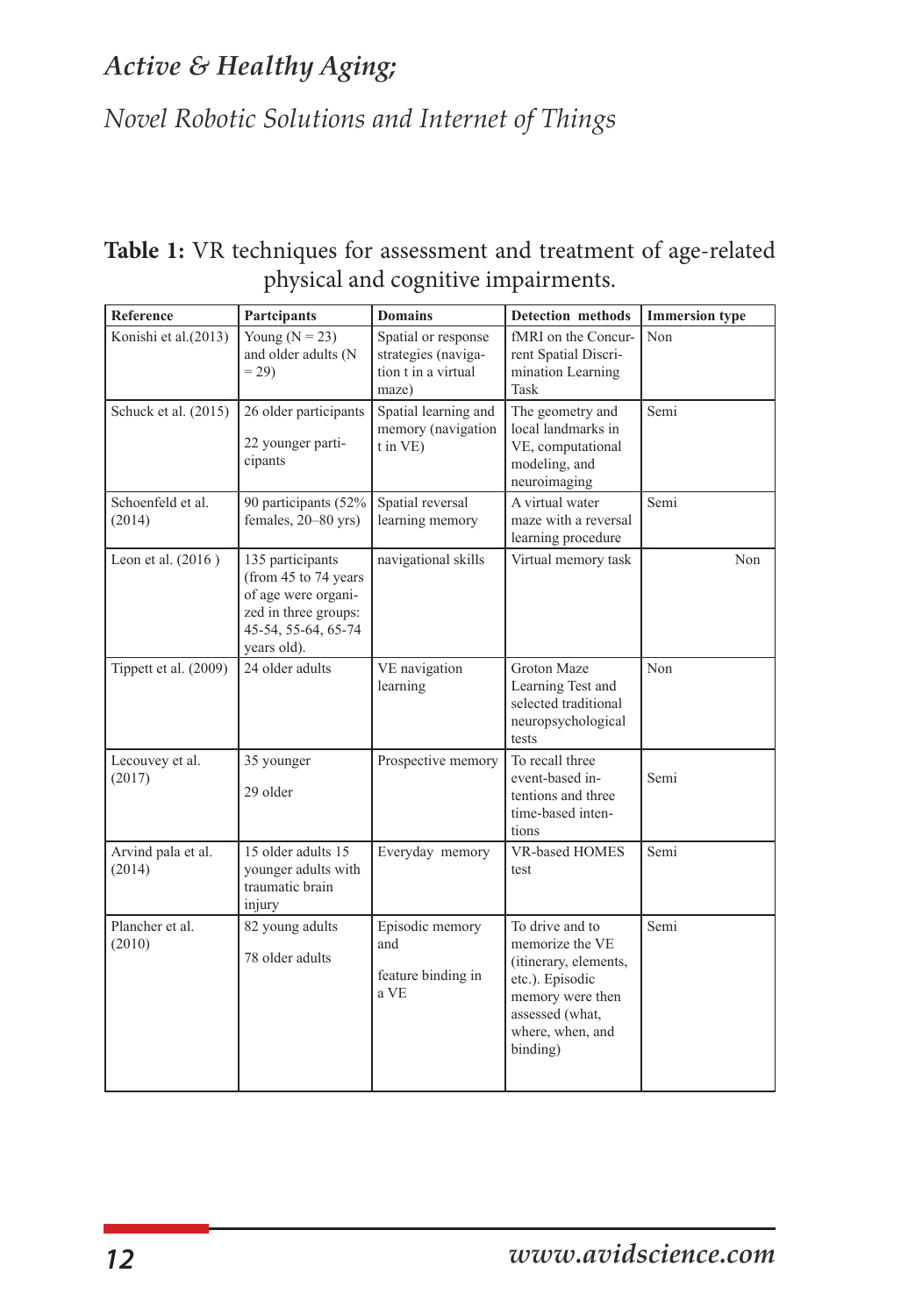| Sakai et al. (2017)                       | 285 healthy indivi-  | Cognitive function    | A virtual shopping         | Non  |
|-------------------------------------------|----------------------|-----------------------|----------------------------|------|
|                                           | duals (from 20 to 86 |                       | test Mini-Mental           |      |
|                                           | years of age)        |                       | <b>State Examination</b>   |      |
| Atkins et al. (2015)                      | 44 healthy Younger   | Instrumental activi-  | Virtual Reality            | Non  |
|                                           |                      | ties associated with  | <b>Functional Capacity</b> |      |
|                                           | 41 healthy Older     | a shopping trip       | Assessment Tool            |      |
| Kizony et al. (2017)                      | 10 young adults      | Navigation ability    | navigation within          | Semi |
|                                           |                      | (cognitive-executive  | a simulated en-            |      |
|                                           | 7 old adults         | and motor aspects)    | vironment with and         |      |
|                                           |                      |                       | without a functio-         |      |
|                                           |                      |                       | nal-cognitive task         |      |
| Taillade et al. $(2013)$ 23 young healthy |                      | Wayfinding per-       | VR-based wayfin-           | Full |
|                                           | adults               | formances and the     | ding and spatial           |      |
|                                           |                      | executive and me-     | memorytasks;               |      |
|                                           | 24 older adults      | mory decline          | neuropsychological         |      |
|                                           |                      |                       | tests of executive and     |      |
|                                           |                      |                       | visuo-spatial memory       |      |
|                                           |                      |                       | functions                  |      |
|                                           |                      |                       |                            | Full |
| Davison et al. $(2017)$ 40 participants   |                      | Age-related cogniti-  | VR-based a seating         |      |
|                                           |                      | ve functioning        | arrangement task, an       |      |
|                                           |                      |                       | item location task         |      |
|                                           |                      |                       | and a virtual parking      |      |
|                                           |                      |                       | simulator Stroop           |      |
|                                           |                      |                       | colour-word test and       |      |
|                                           |                      |                       | the trail-making test      |      |
| Carelli et al. (2011)                     | 40 subjects          | transfer survey to    | Paper and pencil           | Non  |
|                                           |                      | route represnetation  | version of eight           |      |
|                                           |                      | ability               | mazes VR mazes             |      |
|                                           |                      |                       | A comprehensive            |      |
|                                           |                      |                       | neuropsychological         |      |
|                                           |                      |                       | evaluation                 |      |
| Francis et al. (2015)                     | 12 young adults      | Gait variability (vi- | Gait variability Chal-     | Semi |
|                                           |                      | sual perturbations,   | lenging walking tasks      |      |
|                                           | 11 older adults      | increased cognitive   |                            |      |
|                                           |                      | load, and narrowed    |                            |      |
|                                           |                      | step width)<br>Gait   |                            |      |
|                                           |                      | variability Challen-  |                            |      |
|                                           |                      | ging walking tasks    |                            |      |
|                                           |                      | Semi                  |                            |      |
|                                           |                      |                       |                            |      |
|                                           |                      | Gait variability (vi- |                            |      |
|                                           |                      | sual perturbations,   |                            |      |
|                                           |                      | increased cognitive   |                            |      |
|                                           |                      | load, and narrowed    |                            |      |
|                                           |                      | step width)           |                            |      |
| Hutzler et al. (2017)                     | 60 volunteers        | Balance control       | Rapid Stepping Test        | Non  |
| Chou                                      | 16 younger adults    | Optic Flow Speed      | Gait kinematics and        | Full |
| et al. (2009)                             |                      | and lateral Flow      | heading direction          |      |
|                                           | 17 older adults      | asymmetry on loco-    | were measured using        |      |
|                                           |                      | motion                | a three-dimensional        |      |
|                                           |                      |                       | motion analysis            |      |
|                                           |                      |                       | system                     |      |
| Chen et al. $(2015)$                      | 26 participants      | Functional range of   | VR-based simulated,        | Full |
|                                           |                      | motion and driver'    | dynamic driving            |      |
|                                           |                      | performance           | blind spot target          |      |
|                                           |                      |                       |                            |      |
|                                           |                      |                       | detection task             |      |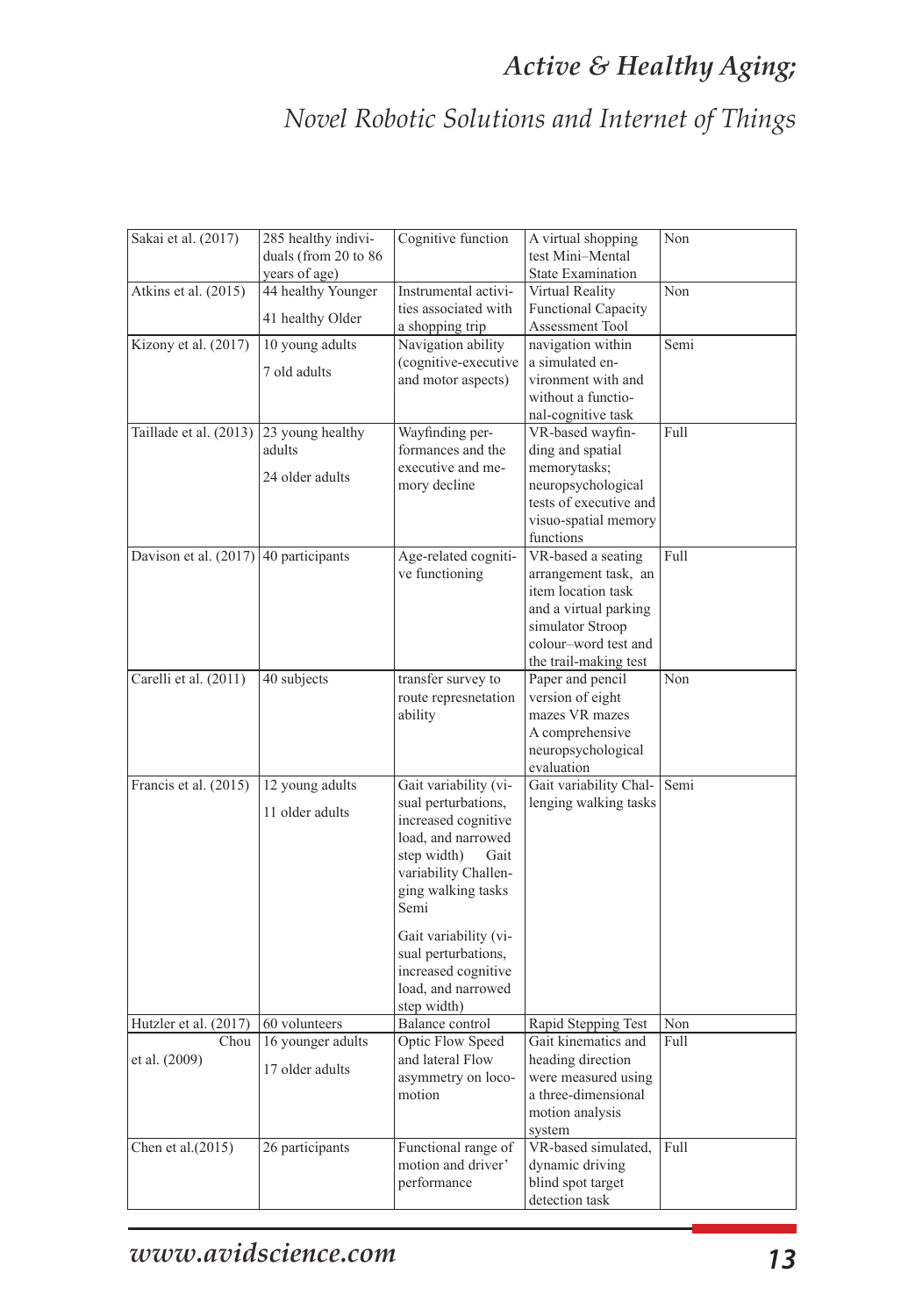*Novel Robotic Solutions and Internet of Things*

Aging related cognitive dysfunction, such as attention, memory, and executive functions causes many difficulties in everyday life. A virtual shopping test (VST) had been showed to be useful for assessing general cognitive decline in healthy older individuals [23]. Based similar VR shopping trip, Atkins et al. [24] developed a Virtual Reality Functional Capacity Assessment Tool (VRFCAT). The tool was verified to be reliable to assess complete instrumental activities related to VR shopping trip in healthy aging and preclinical MCI/AD. Strong agerelated differences in performance assessment of functional capacity were observed, including total completion time, total errors, and total forced progressions. VRFCAT performance was strong associated with cognitive performance across all participants. Thus, VRFCAT can be used to measure functional change in primary prevention and preclinical AD/MCI trials. Aging might cause decline of navigation skills, including cognitive-executive and motor aspects, which are required for performance of functional complex tasks. In a VE with mall, participants performed the Virtual Multiple Errands Test when they navigated in VE accompanying with or without shopping tasks [25]. The results showed that older adults was less efficient and slower than younger individuals to perform the Virtual Multiple Errands Test . Both groups walked slower in the VR-based mall, but there were no difference in gait parameters. Age-related wayfinding difficulties associated with executive and memory decline was verified in a realistic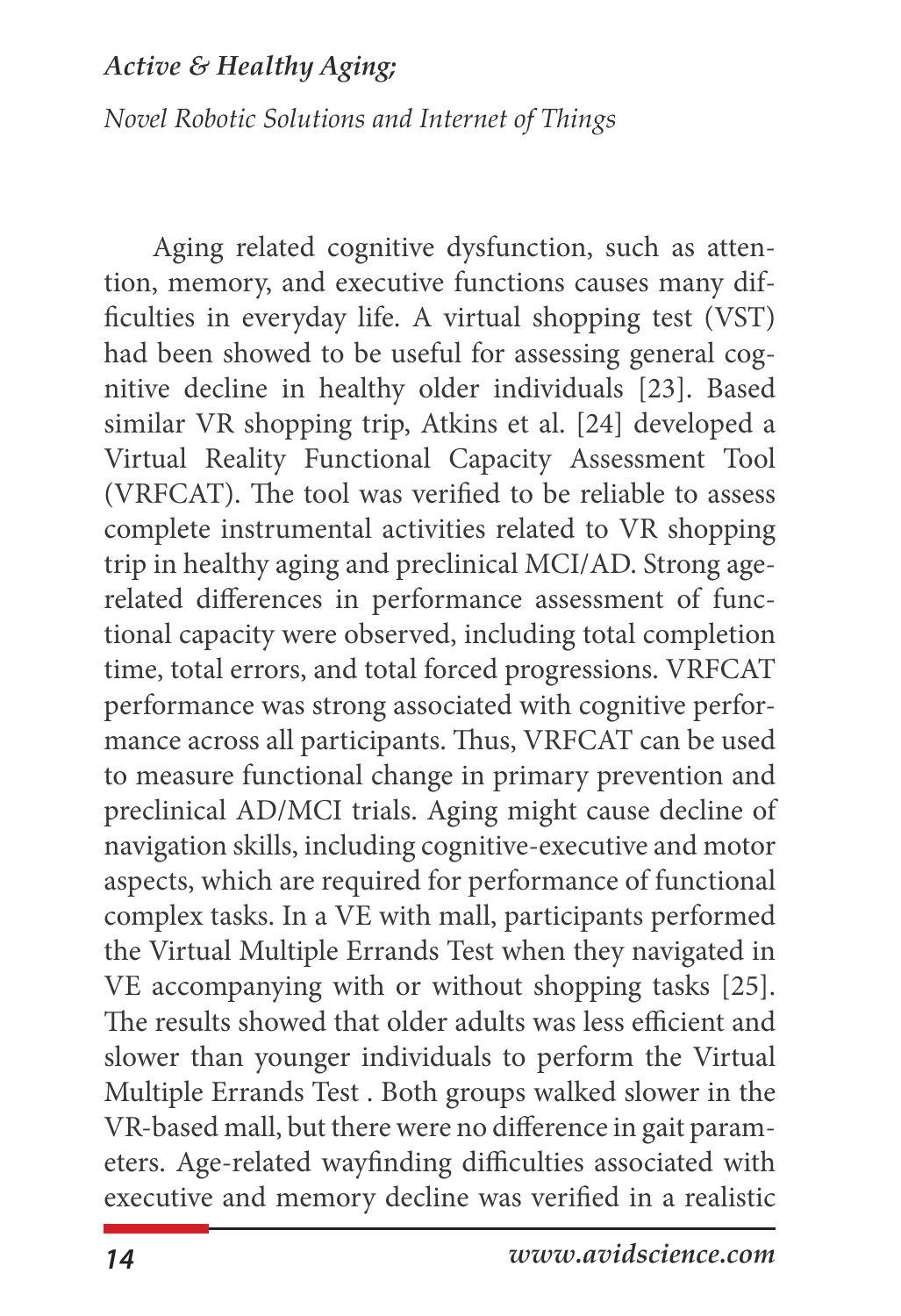VE [26]. The objective evaluation of wayfinding performances in VE could find the additional deficit of cognitive aging. VR technology is an ideal substitution of self-reported questionnaires, which strongly underestimated the wayfinding difficulties in older adults. Executive function involves in inhibition, working memory, cognitive flexibility, reasoning, problem solving and planning abilities in cognitive process. Immersive virtual reality (IVR) tasks including a seating arrangement task, an item location task in the virtual chemistry lab environment, and the parking simulator task, were showed to be more sensitive and ecologically valid, in predicting age-related cognitive decline when compared to the traditional neuropsychological measures, including the Stroop colour–word test and the trail-making test [27], although few participants experienced a minor degree of motion sickness. The transfer from survey (map-like) to route representations is high cognitive demanding, and sensitive to cognitive decline, such as excutive functions and visuo-spatial abilities. Healthy individuals showed age-related deterioration performance to translate the map-like paths of the paper and pencil version of eight mazes into egocentric routes of equivalent VR mazes [28]. Global cognitive level, previous experience with computer and fluidity of navigation into the VR affect performance, but education level and gender do not affect performance.

Gait variability arisen from subtle age-related changes in cognitive processing and sensorimotor function is as-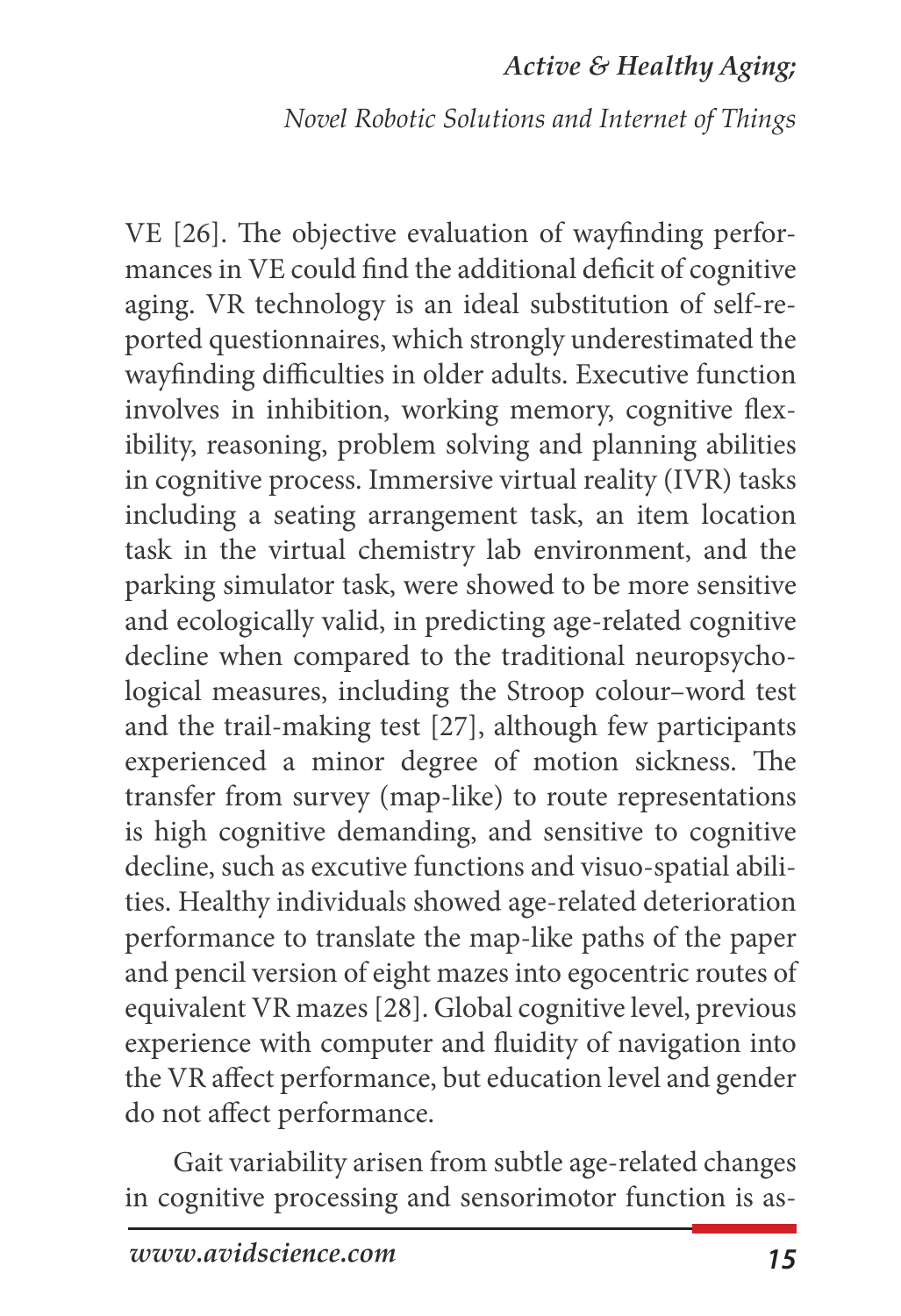*Novel Robotic Solutions and Internet of Things*

sociated with fall risk in the elderly. Francis et al. investigated the effects of mediolateral visual perturbations, increased cognitive load (serial seven subtractions), and narrowed step width on gait variability in healthy old and young adults when participants walked on a treadmill while watching a speed-matched virtual hallway [29]. They found that cognitive task and walking with narrowed step width did not show any effect on gait variability in step width or step length in either group. Visual perturbations significantly increased gait variability in old adults by more than 100% in both step width and step length, but not young adults. The differences might potentially reflect subclinical balance deficits in the elderly. A Rapid Stepping Test protocol utilizing a virtual reality SeeMeTMsystem (VR-RST) is feasible and valid to assess the balance control in elderly ambulatory and independent individuals living in a community residential home [30]. Locomotion control depends on the integration of information from visual, vestibular, and somatosensory systems. Compared to young adults, locomotion in a virtual hallway was recorded and walking speed and heading direction were assessed by a three-dimensional motion analysis system, healthy older adults demonstrated a less reliance on optic flow information due to a central sensory reweighting deficit and/or age-related peripheral sensory loss in the vestibular and somatosensory systems [31]. The VR-based techniques may be useful to assess whether perception of optic flow is degraded in the fall-prone elderly and how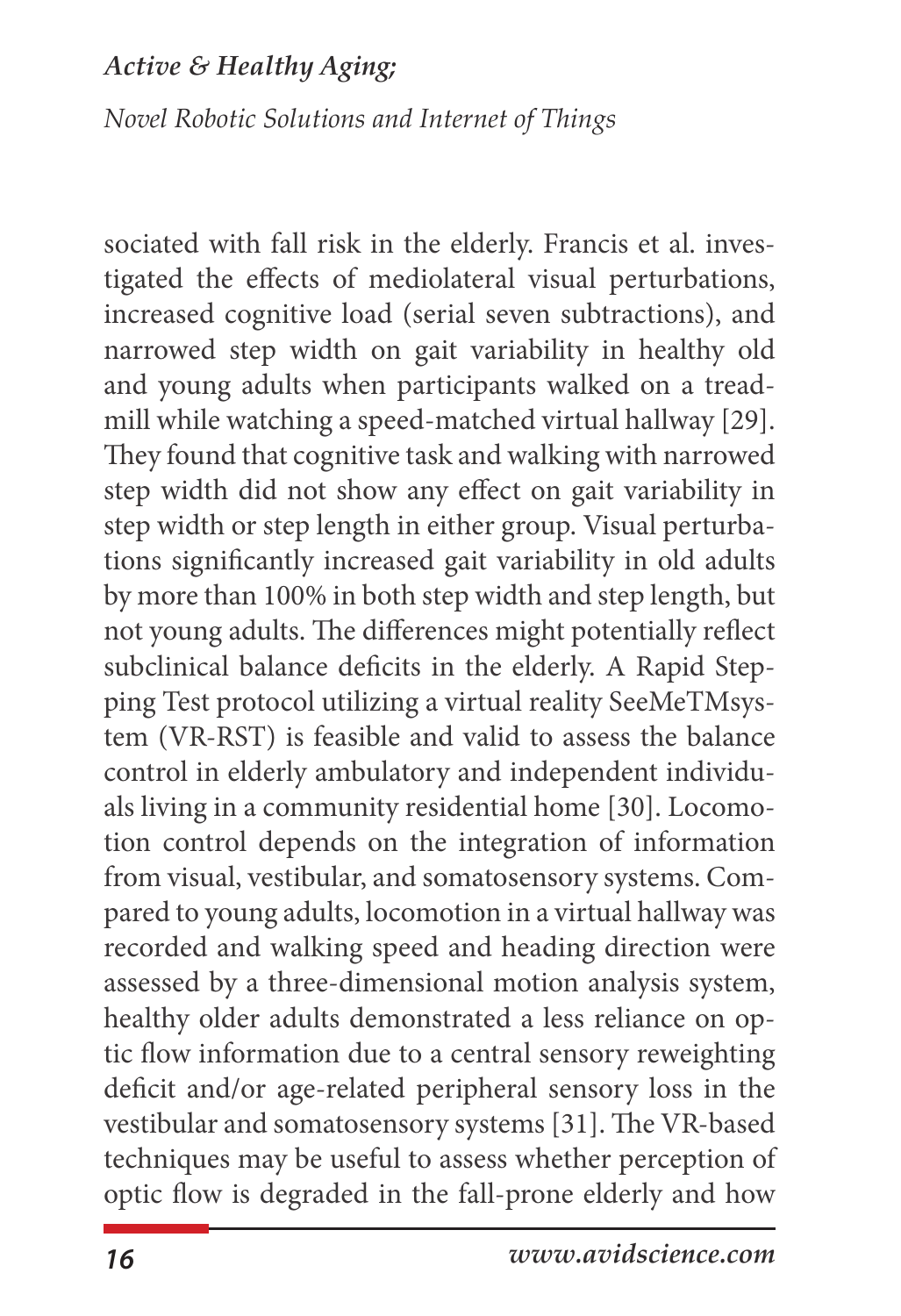they use the optic flow information to guide locomotion. The functional range of motion (overall rotation used during a task) of drivers could provide comprehensive assessment of driving ability. Drivers in a creoss-sectional laboratory study performed stimulated, dynamic driving blind spot target detection task in an immersive VR system [32]. The results showed that older drivers demonstrated less functional range of motion, nearly twice less in target detection and more target detection time than the younger drivers.

# VR in the Rehabilitation of the Elderly Population with Physical and Cognitive Impairment

Aging manifests the deterioration of cognitive performance and physical abilities, such as muscular strength, sensory sensitivity, and functional capacity which can be rehabilitated by VR applications (Table 2). A 3-D virtual reality kayak program, as an intervention method, could improve cognitive function, muscle strength and balance control of community-dwelling elderly [33]. Older adults increase the risk of falls due to age-related poor balance control. Balance training by using a innovative virtualreality system (two sessions/week for 6 weeks), could significantly improve balance parameters, reduce in falls and lower the levels of fear of falling in community-dwelling older individuals with a known history of falls [34]. Some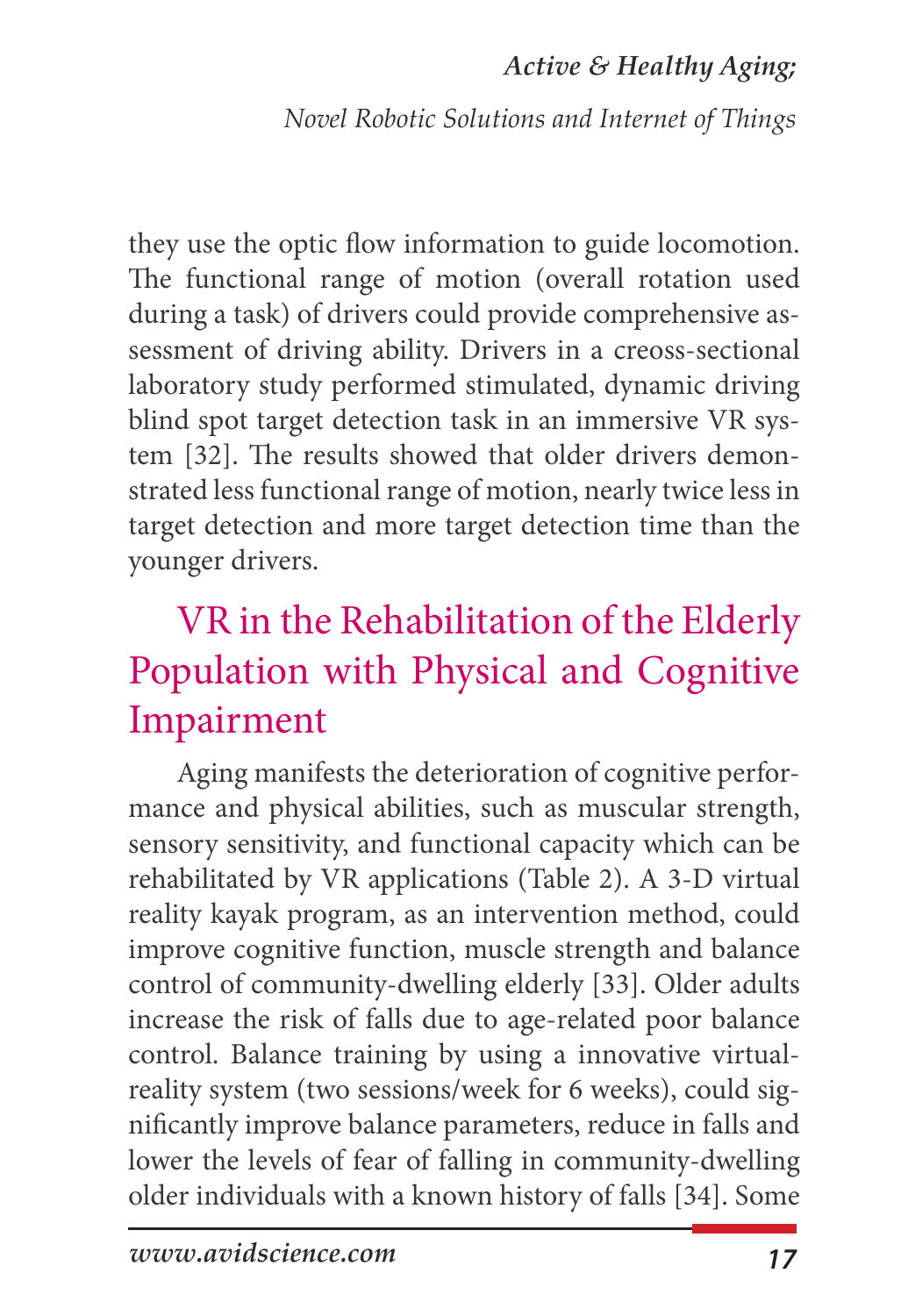*Novel Robotic Solutions and Internet of Things*

balance parameters still showed a improvement after 9 months post-training. VR based three-dimensional video gaming technology training (60 minutes, twice a week, for 6 weeks) could significantly improve physical abilities, including static and dynamic postural balance and lower extremity strength in community-dwelling older adults [35]. VR-based three different Nintendo® Wii FIT balance interventions three times per week for 6 weeks were showed to improve dynamic balance and balance confidence by measuring of the 8-foot Up & Go test in older adults, compared to no intervention control individuals [36]. In a randomised controlled trial at five clinical centres across five countries, adults aged 60−90 years with a high risk of falls based on a history of two or more falls in the 6 months before the study and with varied motor and cognitive deficits were randomly assigned by use of computer-based allocation to receive 6 weeks of either treadmill training plus VR or treadmill training alone [37]. The results showed that the incident rate of falls was significantly lower in the treadmill training plus VR group than in the treadmill training group (incident rate ratio 0.58, 95% CI 0.36−0.96; p=0.033) 6 months after the end of training. The treadmill training plus VR did not cause serious training-related adverse events.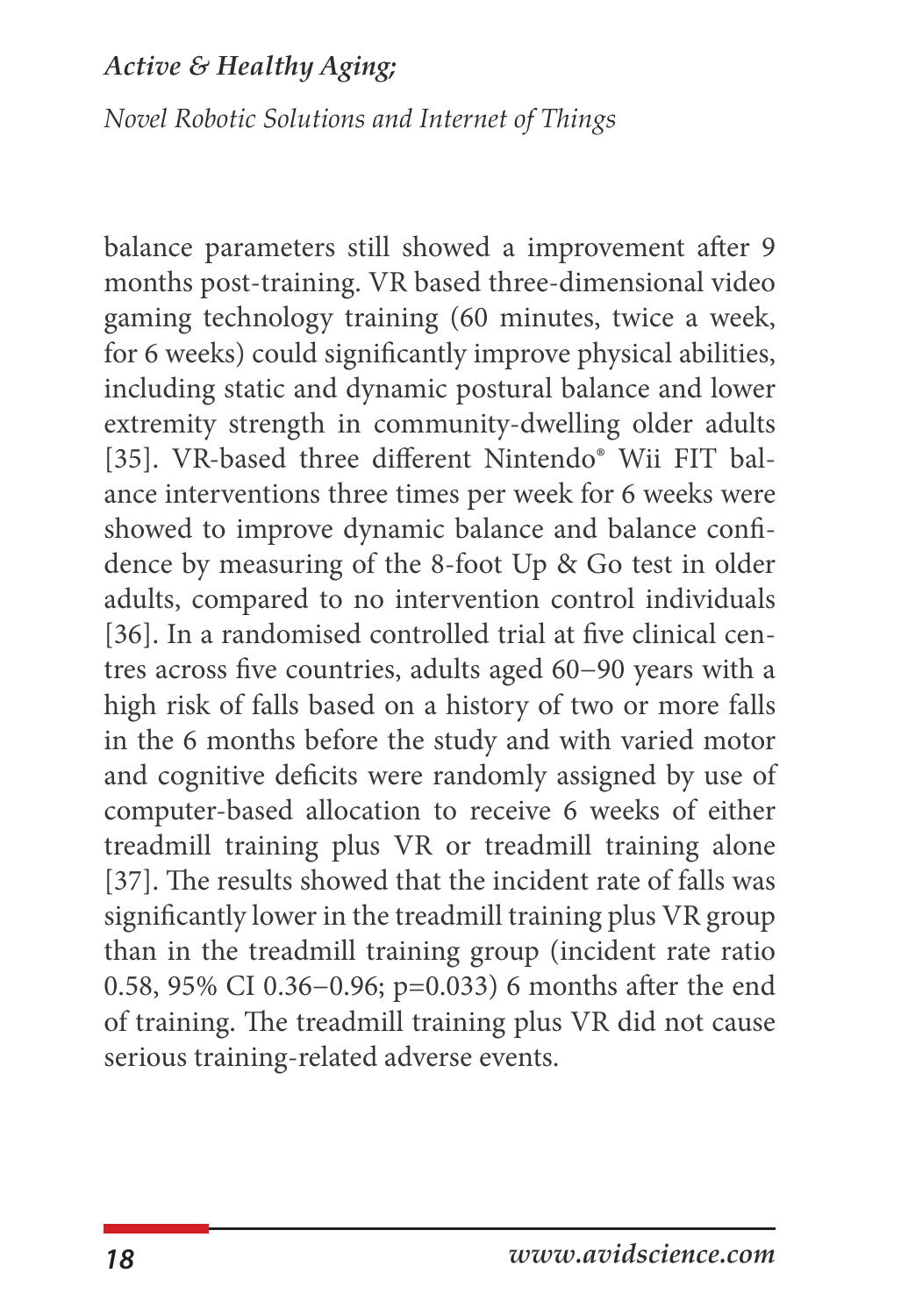### *Novel Robotic Solutions and Internet of Things*

| Reference                            | Partcipants                                                                                                           | <b>Domains</b><br><b>Interventions</b>                                                                        |                                                                                                                                                                                                               | <b>Immersion</b> type |
|--------------------------------------|-----------------------------------------------------------------------------------------------------------------------|---------------------------------------------------------------------------------------------------------------|---------------------------------------------------------------------------------------------------------------------------------------------------------------------------------------------------------------|-----------------------|
| Park et al.<br>(2016)                | 72 elders<br>(Kayak group)<br>$n = 36$ , control<br>group $n = 36$ )                                                  | Cognitive function,<br>muscle strength and<br>balance                                                         | A 3-D virtual reality kayak<br>program                                                                                                                                                                        | Full                  |
| Duque et al.<br>(2013)               | 60 communi-<br>ty-dwelling older<br>subjects                                                                          | Balance, falls, and fear<br>of falling                                                                        | VR-based Balance Rehabi-<br>litation Unit                                                                                                                                                                     | Full                  |
| Lee et al.<br>(2017)                 | 40 participants                                                                                                       | Postural balance and<br>lower extremity strength                                                              | The Wii-Fit game                                                                                                                                                                                              | Semi                  |
| Rendon et<br>al.(2012)               | Communi-<br>ty-dwelling adults<br>between 60 and 95<br>years of age (VR<br>group $n=16$ , cont-<br>rol group $n=18$ ) | dynamic balance and<br>balance confidence                                                                     | VR gaming balance trai-<br>ning $(3 \times$ /week $\times$ 6 weeks)                                                                                                                                           | Semi                  |
| Mirelman et<br>al. $(2016)$          | 282 participants                                                                                                      | reduce fall risk                                                                                              | Treadmill training plus VR<br>(including real-life chal-<br>lenges such as obstacles,<br>multiple pathways, and<br>distracters that required<br>continual adjustment of<br>steps) Treadmill training<br>alone | Semi                  |
| Ander-<br>son-Hanley et<br>al.(2012) | 63 older adults                                                                                                       | Executive function and<br>fitness, brain-derived<br>neurotrophic growth<br>factor                             | exercising on a cycle<br>ergometer using virtual<br>environment cycle ergome-<br>ter without interaction with<br>virtual reality                                                                              | Semi                  |
| Monteiro-Ju-<br>nior et al.<br>2016  | 19 institutionali-<br>zed older persons<br>(Wii group $n=10$ ,<br>Control group<br>$n=9$ )                            | Congnitive function<br>(short-term memory,<br>working<br>memory and semantic<br>memory/executive<br>function) | Wii group performed six<br>exercises with virtual<br>reality<br>Contral group performed<br>six exercises without virtu-<br>al reality                                                                         | Semi                  |
| Eggenberger<br>et al. (2015a)        | 71 completed<br>the training at<br>6-month<br>47 were available<br>at 1-year fol-<br>low-up                           | Cognitive function                                                                                            | VR video game dancing,<br>treadmill walking with<br>simultane-ous verbal me-<br>mory training and treadmill<br>walking                                                                                        | Semi                  |
| Debarnot et<br>al. (2015)            | 30 healthy elderly                                                                                                    | Prospective memory                                                                                            | Theta burst stimuli                                                                                                                                                                                           | Full                  |

#### **Table 2:** VR techniques for treatment of age-related physical and cognitive impairments.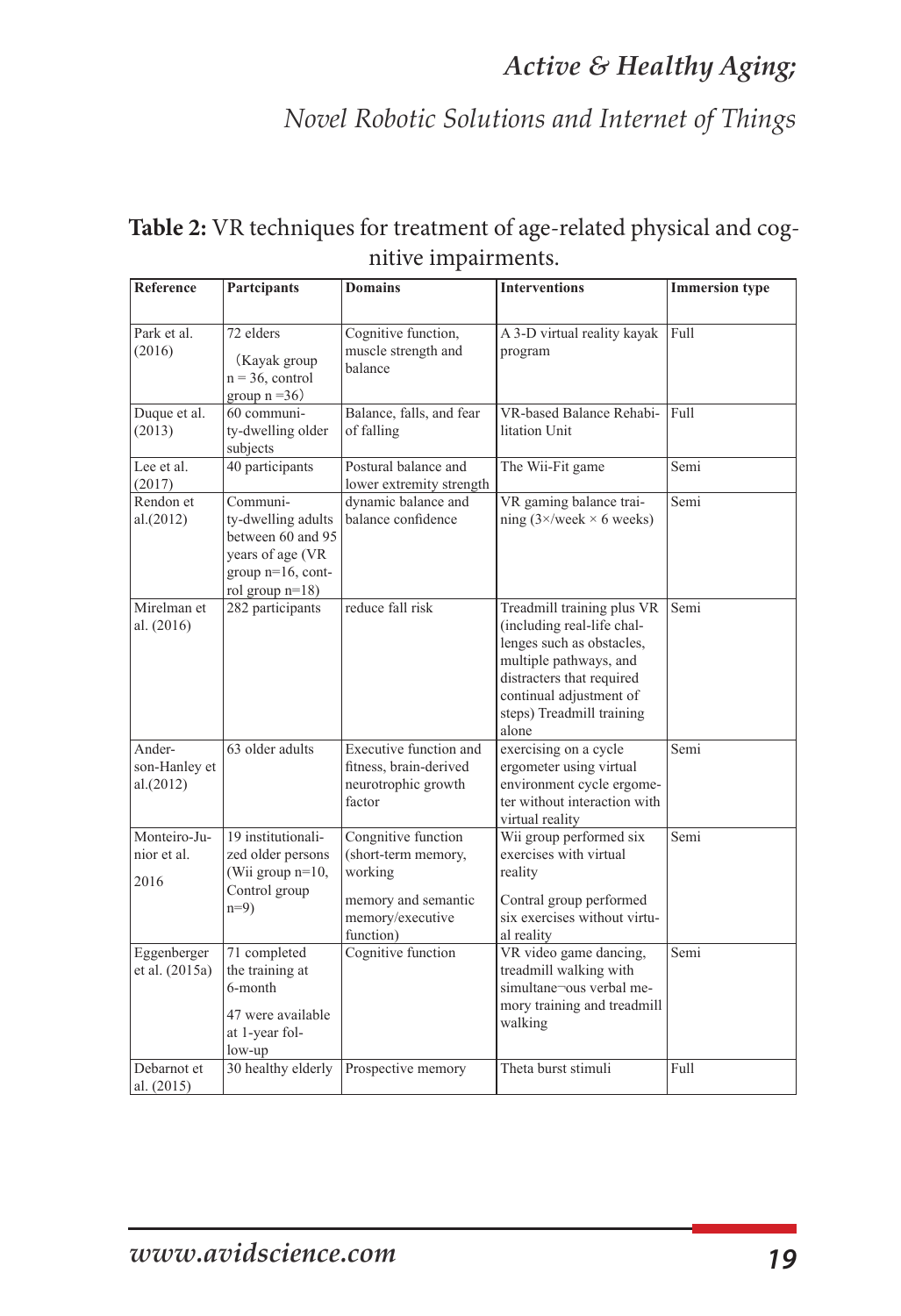*Novel Robotic Solutions and Internet of Things*

VR-enhanced exercise (exergames) facilitates the participation of older individuals and improves balance, gait and cognition. In a randomized clinical trial of 3 months of cybercycling versus traditional excise, cybercycling older adults showed a 23% relative reduction in clinical progression to MCI, and similar fitness with traditional excisers [38]. Individuals with simultaneous cognitive and physical exercise had better cognitive function than traditional excisers. In another single-blinded, randomized and control pilot study, participants did not showed an acute effect on cognition when they performed a single seccion of exergames or excercises without VR [39]. A single seccion of exergames did not improve short-term memory, working memory and semantic memory/executive function, but did verbal fluency. Eggenberger et al. designed a clinical trial to compare the differential positive effects on cognition of physical and cognitive training [40]. Their study showed that cognitive-physical training and physical multicomponent training could improve executive functions, long-term visual memory (episodic memory) and processing speed in the elderly. The improvement could be maintained at 1-year fellow-up. Advantages of the simultaneous cognitive–physical programs could counteract widespread cognitive impairments, particularly in two dimensions of executive function. Prospective memory decline is the early manifestation of normal aging. The left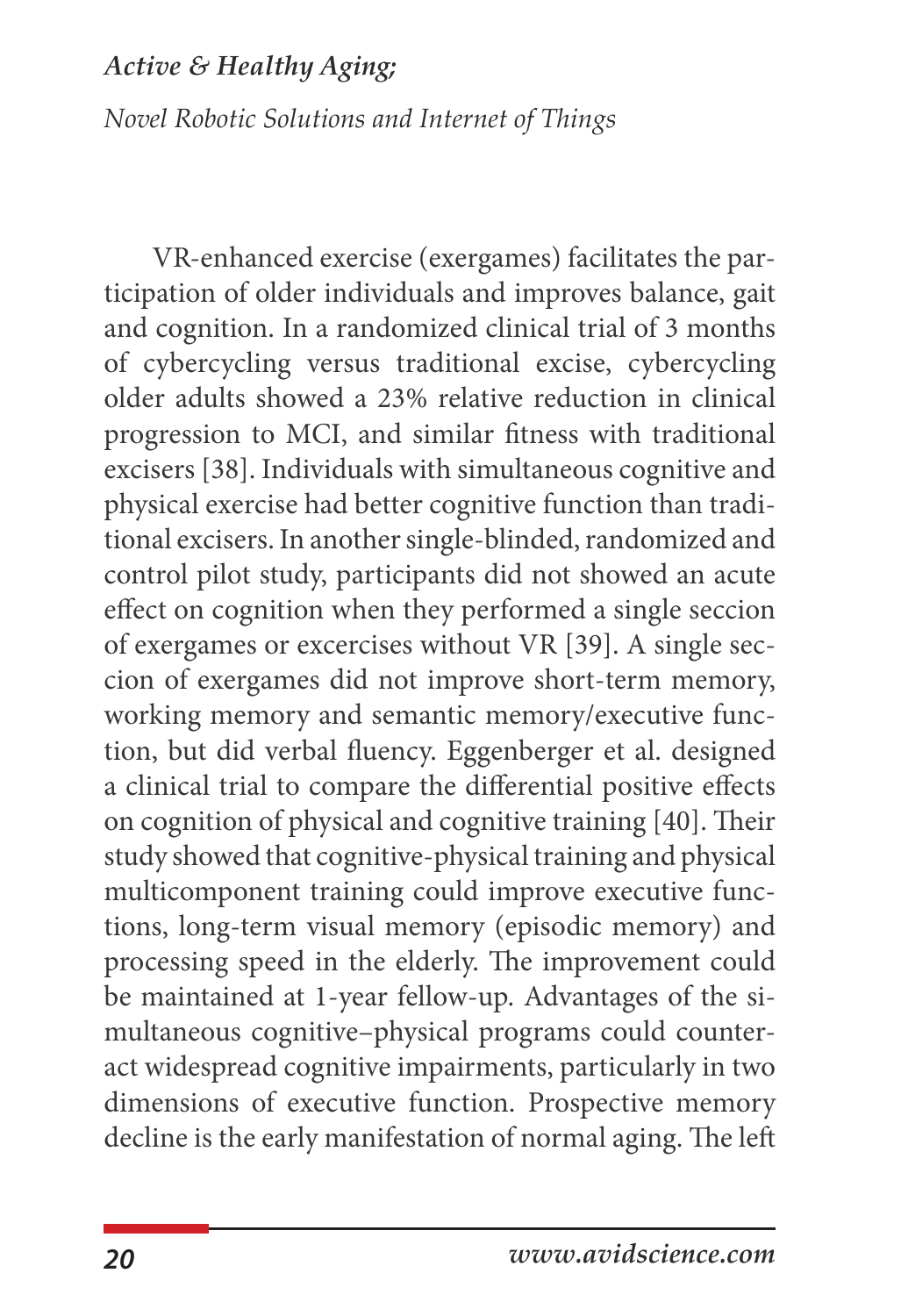Brodmann area 10 (BA10) plays a major role in prospective memory function. Debarnot et al. assessed the effects on prospective memory function of healthy aged subjects by modulating left BA10 using theta burst stimulation (TBS), including excitatory TBS, inhibitory TBS or control (vertex) TBS [41]. A reliable and ecological VR prospective memory task that included both event- and timebased retrievals was used to assess the behavioral effects. Excitatory stimulation, but not inhibitory stimulation caused significant improvement in event-based prospective memory performance.

# VR in the Assessment and Rehabilitation of the Elderly Population with Physical and Cognitive Impairment

VR also could be used to assess and rehabilitate physical or cognitive deficits (Table 3). The ability to resolve sensory conflicts and the integrity of many postural regulating systems in central neural system (CNS), including musculoskeletal, sensory systems, neural processing and conduction of information, show a age-related decline. When immersed in a VE for 1 hour with randomly transient visual and/or surface perturbations, older adults showed to maintain upright equilibrium relied more on vision than young adults [42]. Moreover, a one-hour immersion in VE and exposure to sensory conflicts is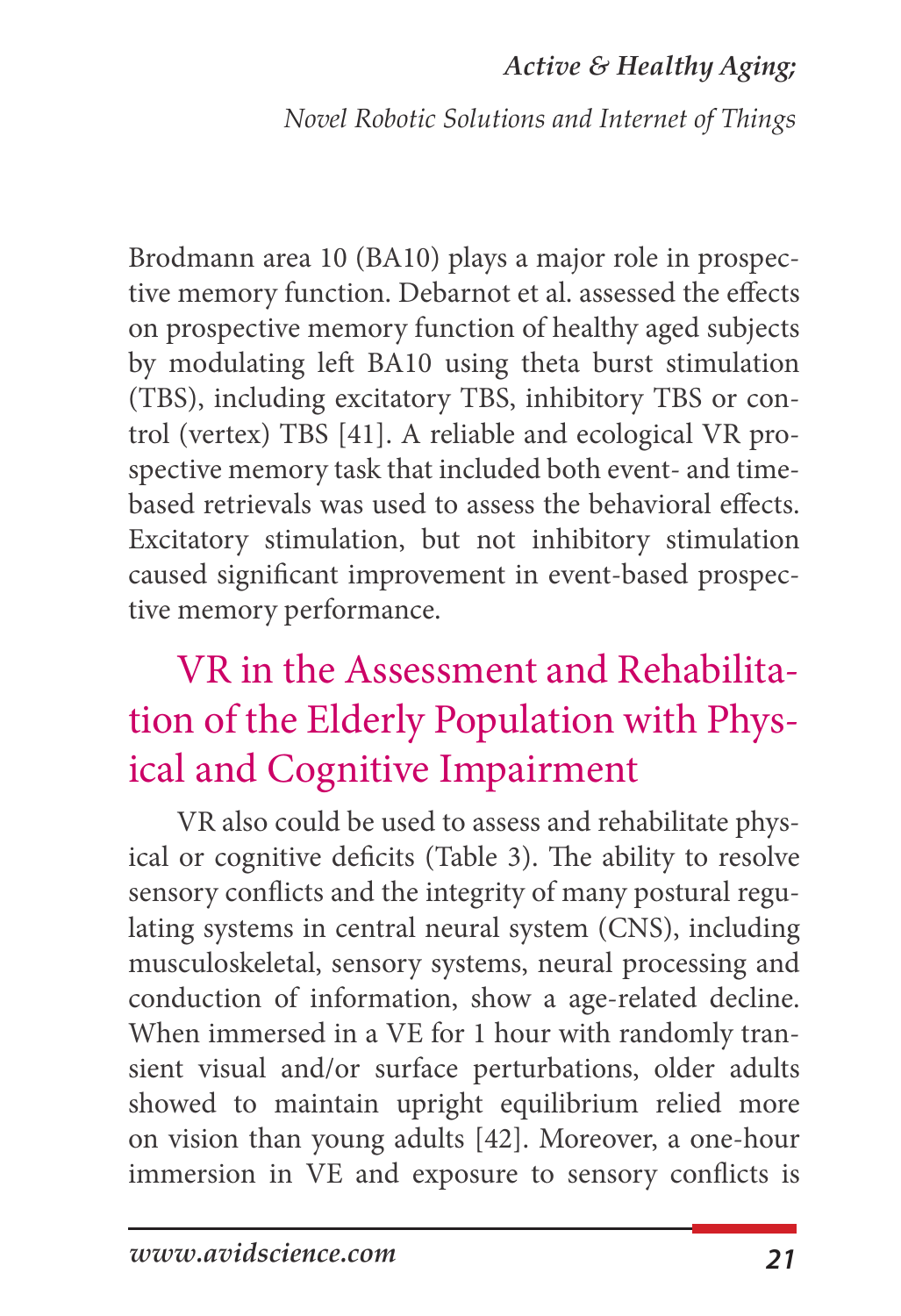*Novel Robotic Solutions and Internet of Things*

enough to improve balance capability in older adults by the recalibration and adaption of CNS to the changes. Simultaneous cognitive–physical training programs. VRbased video game dancing and treadmill walking with simultaneous verbal memory training displayed similarly potential with the exclusive physical exercise program to counteract age-related decline of physical functioning in the elderly persons [43]. After a 6-month training interven¬tion with these programs, gait performance was partly retained over 1 year with some attenuation in fast walking speed and gait variability. Compared to the exclusive physical exercise program, simultaneous cognitive– physical training caused a significant advantage in relative dual-task costs (as the percentage of relative loss to the single task walking perfor¬mance) of walking, but not in other gait variables.

VR is often used to test pedestrians' behavior. In a virtual reality setting, older pedestrians behaved in a less secure manner while crossing a street and looked more at their feet and less attention to the traffic [44]. The less secure behavior might result from reduced cognitive and visual abilities that cause difficulties in plan precise stepping movement. VR-based mixed physical-cognitive trainings might improve older pedestrians' safety. VR-based training can help older pedestrians make safer street-crossing decisions in two-way traffic situations., Different to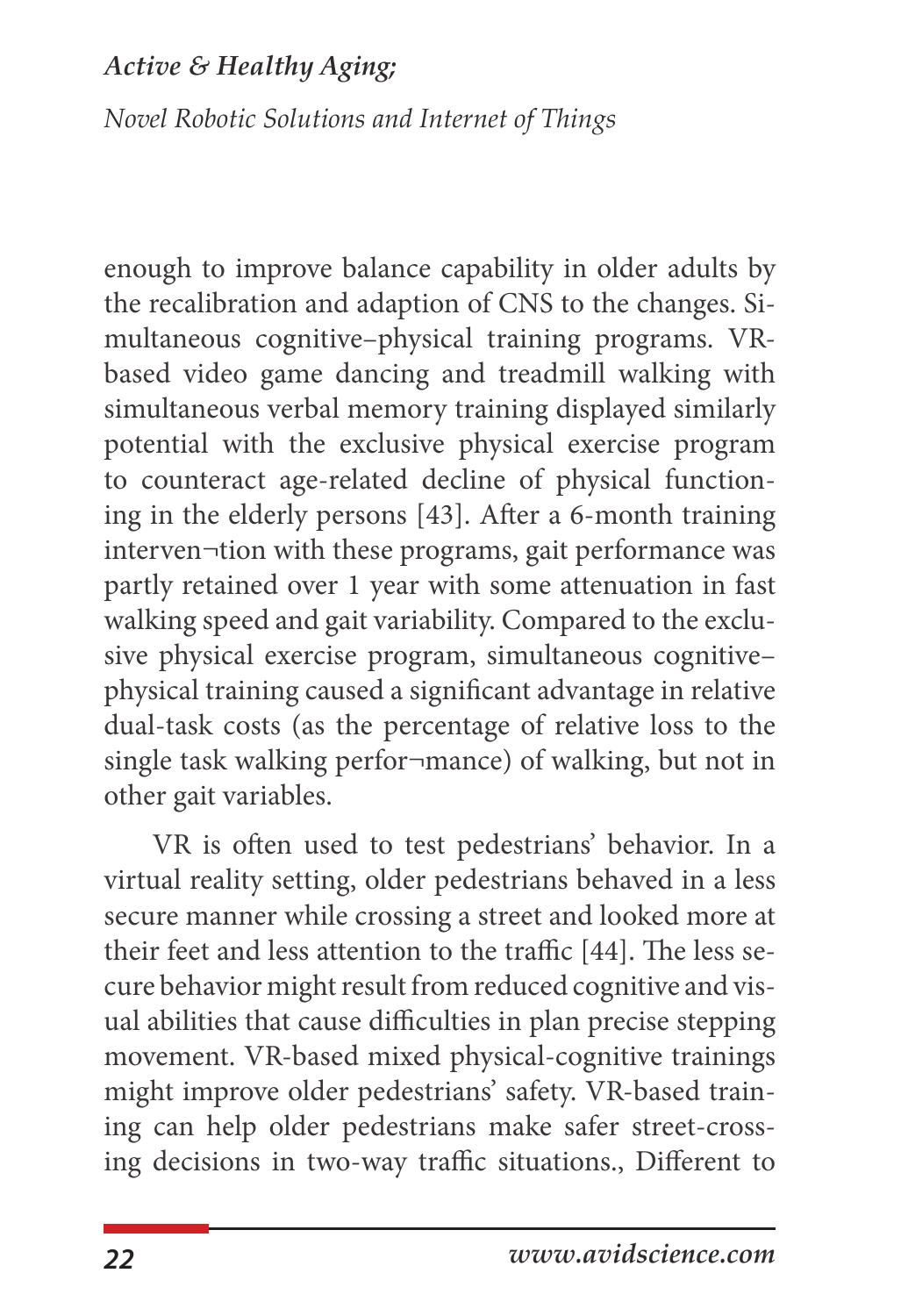younger individuals older participants, , accepted more often to cross and had more collisions on the small-scale simulation device than on the full-scale one [45]. After two 1.5-h training sessions with the small-scale device, unlike untrained older individuals, the trained older individuals showed a significant global decrease in the percentage of accepted crossings and collisions on both simulation devices. Thus, a small scale simulation device could be a good means to improve the safety of street-crossing decisions and behaviors among older pedestrians.

Following learning in a semi-immersion virtual environment, older subjects showed poorer spatial memory than younger subjects in all tested spatial tasks including object recognition, egocentric spatial processing (direction judgement), allocentric spatial processing (proximity judgement) and cognitive mapping ability, especially in allocentric spatial processing [46]. A familiar context can enhance object recognition and egocentric spatial memory in both younger and older subjects, and reduce spatial memory deficits in older subjects. Older individuals usually have trouble in finding their way in new environments. VR-based maze could be used to assess the types of self-reported search strategies and cues [47]. The oldest old individuals were less likely to use strategies such as triangulation and distance strategies. All individuals found their way by the use of visual landmarks, but older individuals less use of geometric cues (corners). These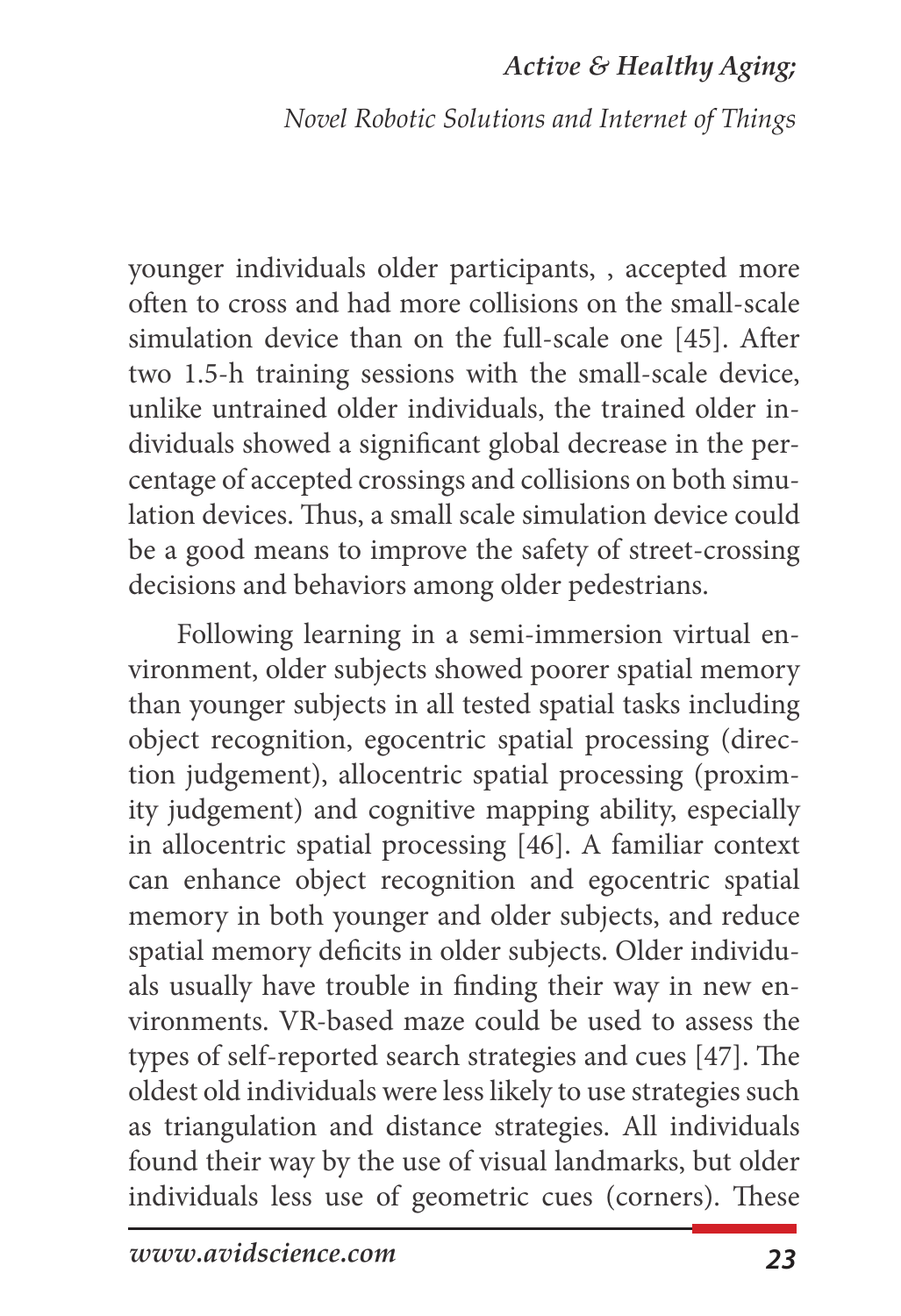*Novel Robotic Solutions and Internet of Things*

findings obviously were beneficial for the design more supportive environments. The event-related responses obtained by virtual reality may be a reliable method to test the environmental feasibility to age-related cognitive changes. A P3b paradigm was designed to test the best features of a target place (bathroom) to be recognized in a virtual ambient reproducing a real house [48]. Three different VEs were tested, as the bathroom was designed in the aisle, living room or bedroom. The bathroom door was identified as target stimulus and other rooms as frequent stimuli. In order to understand the better features for target room doors recognition, bathroom doors were semi-opened so that participants could see the typical furniture. All doors were illuminated in white, and only target doors were colored with a green or red spotlight. All the target stimuli evoked a significant increase in P3b amplitude on the parietal, occipital and central electrodes in electroencephalograph of young individuals, compared to frequent stimuli condition, and being irrelative with the color of the target door. However, the green and red colors, but not white in target stimuli significantly evoked larger P3b amplitude on the parietal, occipital, and central derivations from the frequent stimulus in elderly individuals. The results showed that cortical neuroplasticity in the elderly may be facillitated, and is able to compensate the age-related progressive loss of cognitive performance in elderlyindividuals.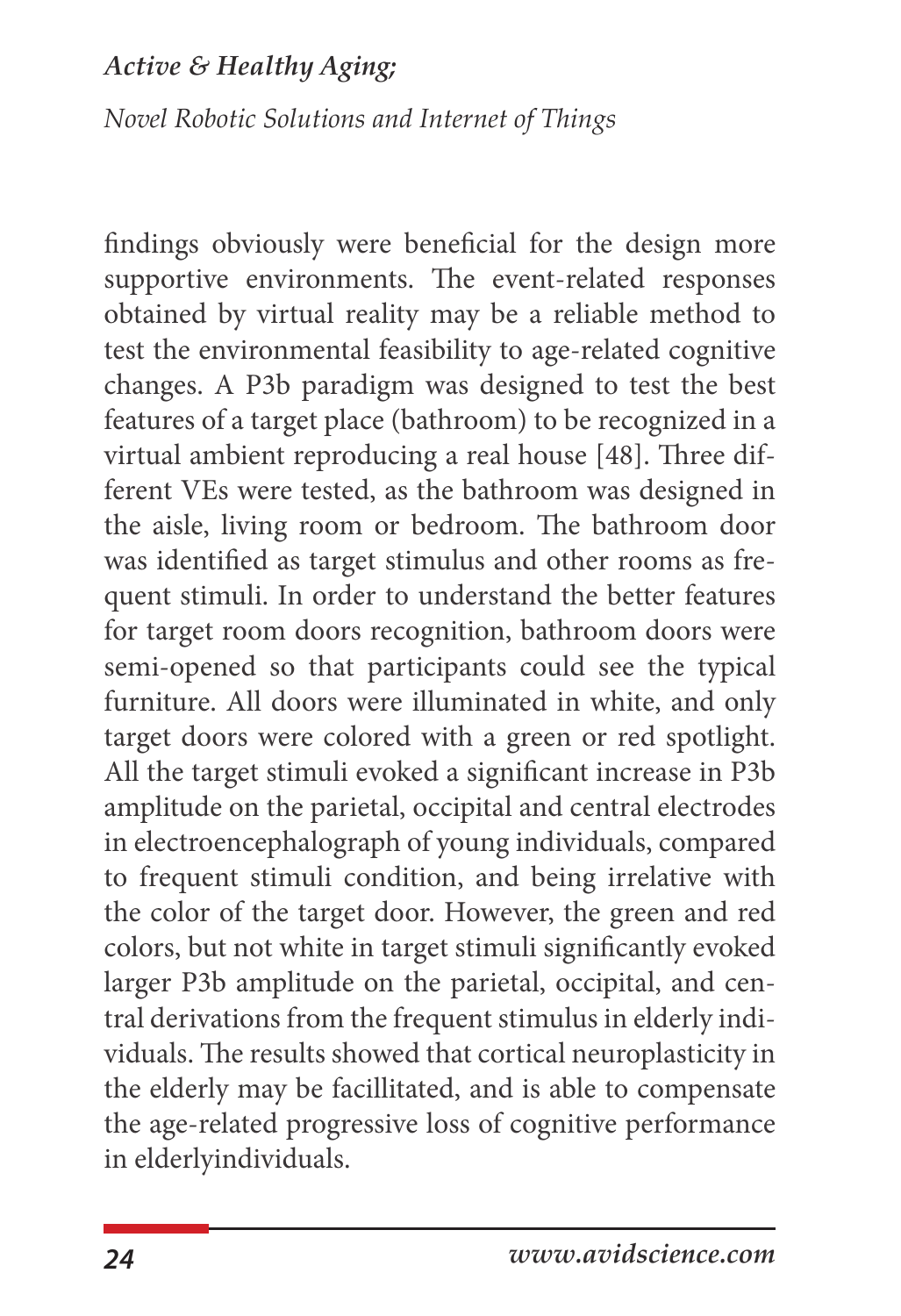| Table 3: VR techniques for assessment and treatment of age-related |  |
|--------------------------------------------------------------------|--|
| physical and cognitive impairments.                                |  |

| Reference                   | Partcipants                                                             | <b>Domains</b>                                                              | Detection methods or<br><b>Tasks</b>                                                                                                                                                                                                                                                                                                                                                                                   | <b>Immersion</b> type |
|-----------------------------|-------------------------------------------------------------------------|-----------------------------------------------------------------------------|------------------------------------------------------------------------------------------------------------------------------------------------------------------------------------------------------------------------------------------------------------------------------------------------------------------------------------------------------------------------------------------------------------------------|-----------------------|
| Merriman et al.<br>(2016)   | 48 healthy younger<br>adults<br>23 older adults                         | Spatial memory or<br>cognitive mapping<br>abilities                         | An object recognition<br>task, an egocentric<br>spatial processing task,<br>an allocentric spatial<br>processing<br>task and two pen-and-<br>paper tests                                                                                                                                                                                                                                                               | Full or semi          |
| Bugnariu et al.<br>(2007)   | 10 young adults<br>10 older adults                                      | Postural control                                                            | VE with transient visual<br>and/or surface pertur-<br>bations                                                                                                                                                                                                                                                                                                                                                          | Full                  |
| Zito et al. (2015)          | 18 healthy younger<br>adults<br>18 older adults                         | Street crossing<br>behavior, eve and<br>head movements                      | Far visual acuity, the<br>number of safe crossings.<br>the number of virtual<br>crashes and the number<br>of missed opportunities                                                                                                                                                                                                                                                                                      | Full                  |
| de Tommaso et al.<br>(2016) | 14 young adults<br>14 older adults                                      | Wayfinding in three<br>different VE                                         | The P3b paradigm to<br>detect the neural activity<br>related to the target<br>stimulus by electroen-<br>cephalograph                                                                                                                                                                                                                                                                                                   | Full                  |
| Jebara et al<br>(2014)      | 64 young adults<br>64 elderly adults                                    | Feature binding in<br>episodic memory<br>Subjective sense of<br>remembering | (1) passive condition<br>where participants were<br>immersed as passengers<br>of a virtual car [no<br>interaction, no itinerary<br>control, (2) the subject<br>chose the itinerary, but<br>did not drive the car,<br>$(3)$ low, or $(4)$ high<br>navigation control (the<br>subject just moved the<br>car on rails or drove the<br>car with a steering-wheel<br>and a gas pedal on a fixed<br>itinerary, respectively) | Semi and full         |
| Maillot et al. (2017)       | 20 young adults<br>40 older adults<br>(20 trained and 19)<br>untrained) | pedestrian safety<br>(street-crossing deci-<br>sions and behaviors)         | Street crossings using both<br>full-scale and small-scale<br>simulation devices                                                                                                                                                                                                                                                                                                                                        | Semi and full         |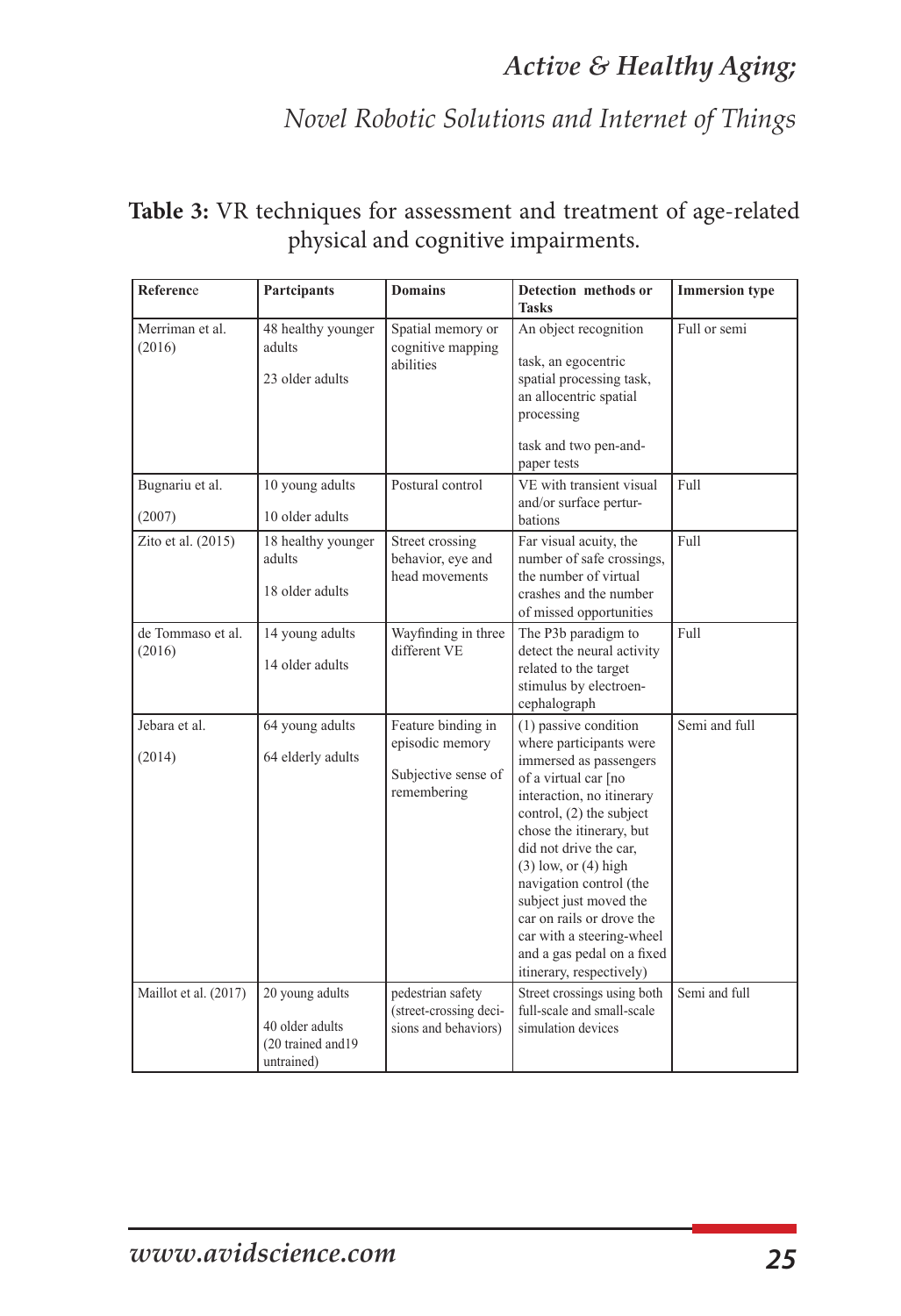## *Novel Robotic Solutions and Internet of Things*

| Eggenberger et al.<br>(2015b) | 71 participants (ol-<br>der than 70 years,<br>live independently<br>without cognitive<br>impairment) | Dual-task gait<br>performance                                  | VR video game dancing,<br>tread-mill walking with<br>simultaneous verbal<br>memory training and<br>treadmill walking                                                                      | Semi |
|-------------------------------|------------------------------------------------------------------------------------------------------|----------------------------------------------------------------|-------------------------------------------------------------------------------------------------------------------------------------------------------------------------------------------|------|
| Legault et al.<br>(2013)      | 10 younger adults<br>10 older adults<br>(cognitively<br>healthy)                                     | Perceptual-cogniti-<br>ve processes                            | 3D-multiple object<br>tracking task                                                                                                                                                       | Full |
| Davis et al. $(2015)$         | 129 healthy inde-<br>pendently living<br>older adults (55-96<br>years old)                           | Search Strategies in<br>wayfinding                             | Cognitive measures<br>VR place learning task<br>Questions of strategies<br>and cues                                                                                                       | Non  |
| Lau et al. (2016)             | 8 older adults with<br>bilateral hearing<br>loss                                                     | Word recognition<br>accuracy in a<br>dual-task experi-<br>ment | VR auditory, visual, mo-<br>bility and cognitive chal-<br>lenges for listening while<br>walking: listening-only,<br>walking-only and<br>listening while walking<br>in street intersection | Semi |

Fluent and continuous perceptual-cognitive processing is required to process complex dynamic scenes in real life. Healthy aging resulted in reduced performance in a VR-based dynamic 3D-multiple object tracking (MOT) task [49]. Perceptual-cognitive training for a complex dynamic multifocal attention motion task by 3D-MOT, significantly reduce age-related deficit. Moreover, the training benefit for older observers is the same level as that for younger healthy adults. In a longitudinal control clinical study, during VR-based Nintendo Wii FitTM training, individuals with Parkinson's disease had marked learning deficits in some games with particularly cognitive demands, such as decision-making, response inhibition, divided attention and working memory [50]. After training, patients demonstrated significant improvements in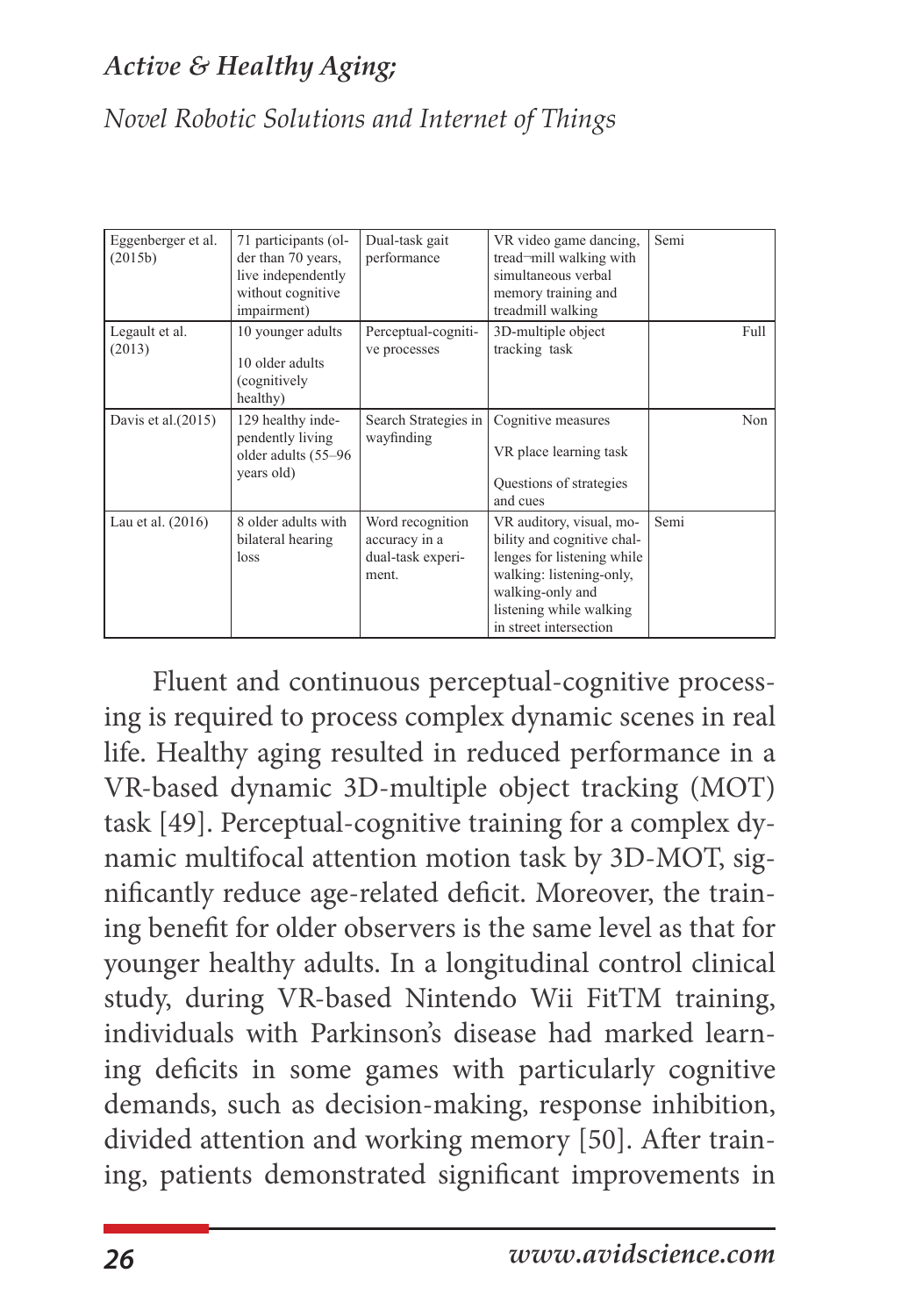the abilities of learning, retention and transferred to activities of daily living. Navigation (active or passive) in VE and itinerary choice were demonstrated to affect feature binding (the association between what, where, and when) in episodic memory and the subjective sense of remembering. Jebara et al. designed four modes of exploration navigation in a virtual city [51]. Participants memorized as many events, including their factual (what), spatial (where), and temporal (when) details, as possible. After these tasks, subjects required to perform immediate and delayed memory tests. The immediate and delayed feature binding showed an age-related decline. The decision of the itinerary is beneficial to improving episodic memory in aging, although it does not eliminate age-related deficits. Active navigation, such as low navigation, can also enhance episodic memory, but passive or high navigation that demands more for subjects' cognitive resources. Beyond age-related hearing loss, aging is usually accompanied with deterioration of many other domains, such as other sensory, sensorimotor and cognitive aging. To maximize the beneficial effects of hearing aid on daily life, these factors all should be considered. VR-based environment simulation for real life, such as a dual-task condition listening while walking in a virtual downtown street intersection was used to assess word recognition accuracy of people with different levels of sensory, motor, and cognitive abilities in multisensory environments [52]. The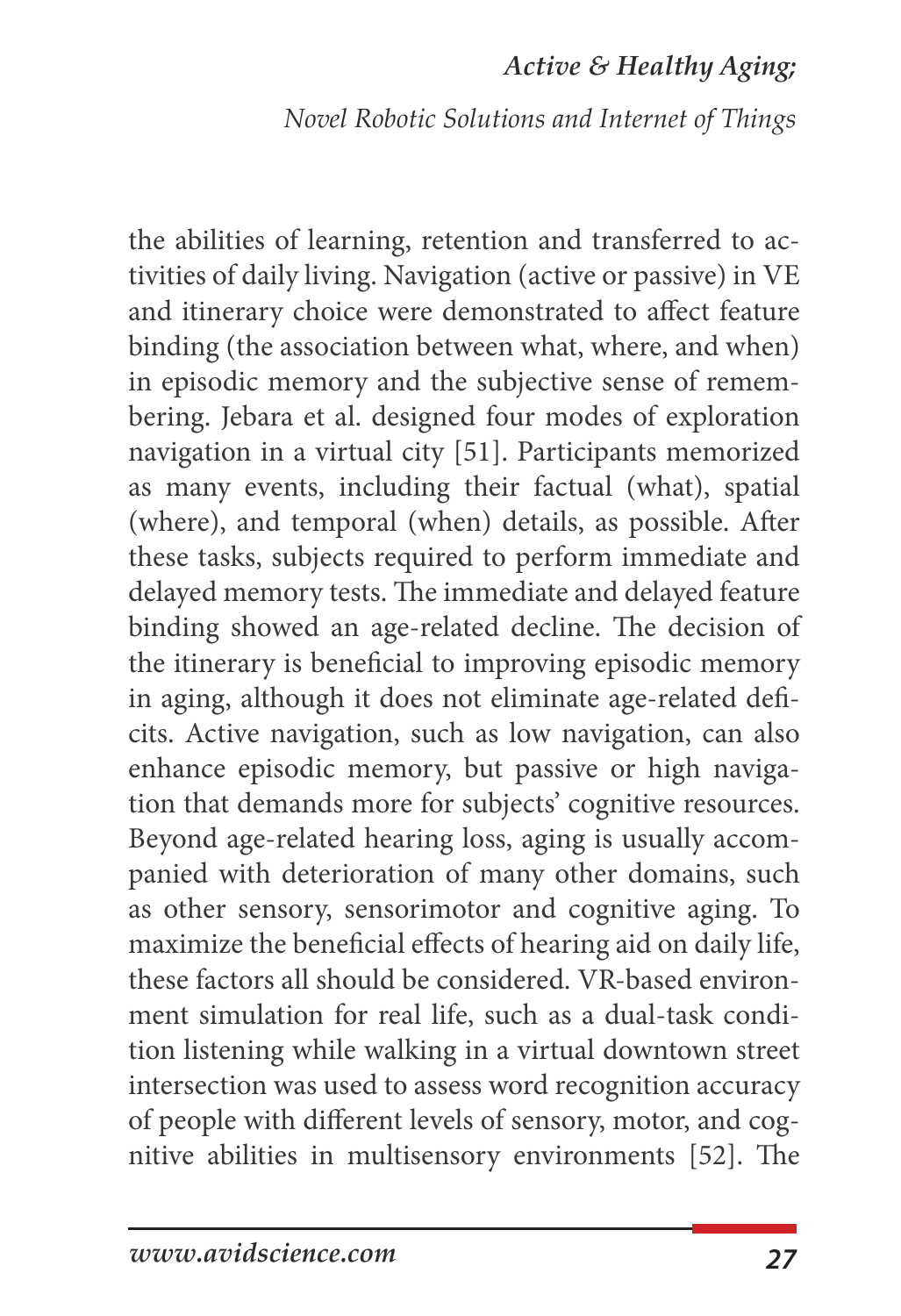*Novel Robotic Solutions and Internet of Things*

virtual environment is useful for hearing assessment after age-related hearing loss and the objective benefits after using hearing aid in the real world.

# VR Applications in the Elderly Population with Frailty

Physical frailty is defined as a medical syndrome with multiple causes and contributors that is characterized by diminished strength, endurance, and reduced physiologic function that increases an individual's vulnerability for developing increased dependency and/or death [2]. Frailty is the middle stage between aging and adverse outcomes, such as hospital readmission, admission to a care home, a worse outcome following surgery, post-operative complications and a greater risk of falling, dementia, general morbidity and mortality [2,5]. The potential reversibility means frailty is primary target of against aging and disability. Apart from frailty phenotype and frailty index for the screening [53,54], exercise, protein-calorie supplementation, vitamin D, reduction of polypharmacy and rehabilitation for the, prevention and treatment of frailty [2,55], many technological resources were used to dealing with frailty in the elderly. Mugueta and Garcia-Zapirain systemically reviewed literature that showed many new technologies, such as internet networking, smartphones with accelerometer, gyroscope, digital compass, camera, Bluetooth, proximity sensors, GPS, microphones and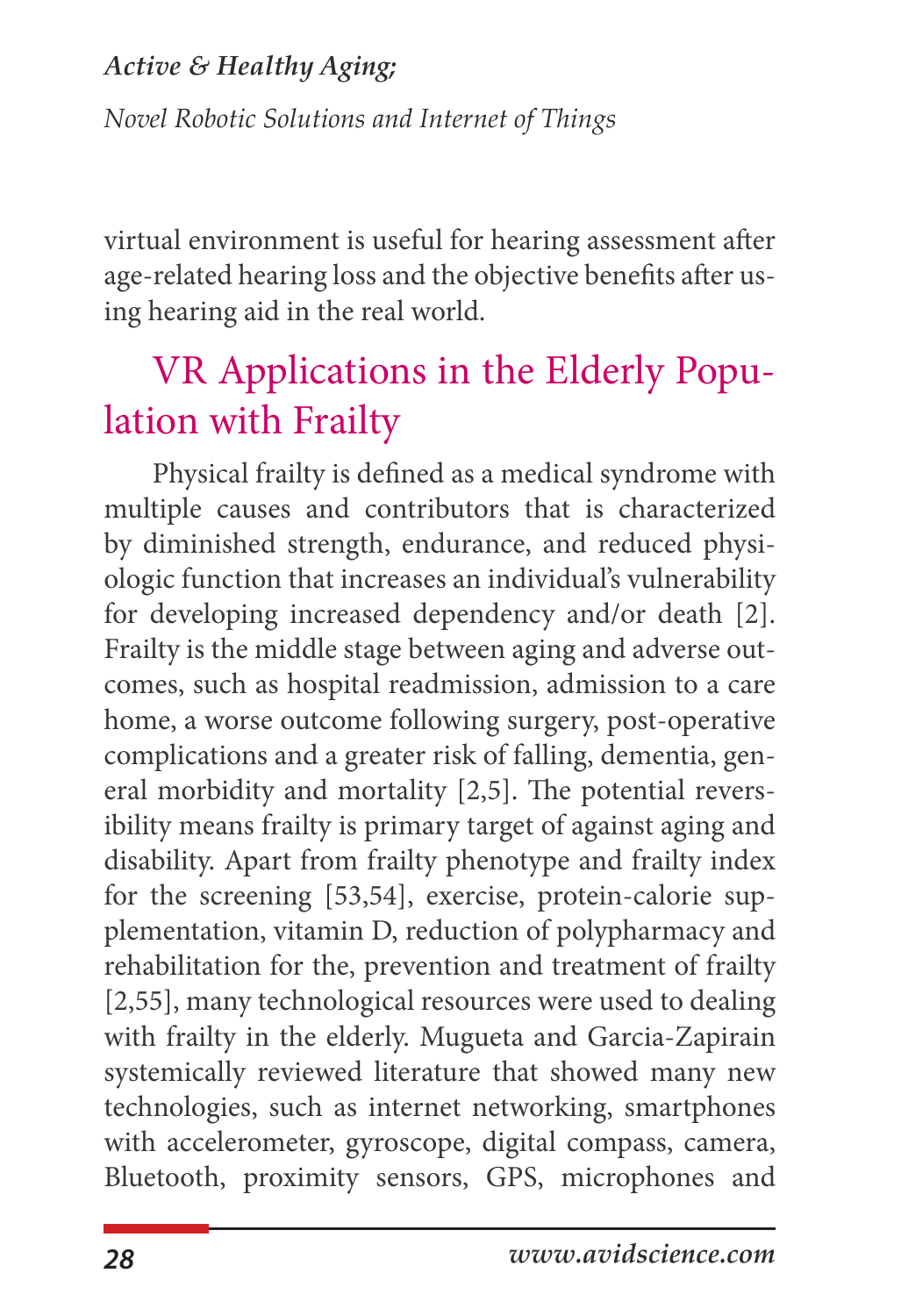WIFI, were used widely as tools for the screening, wireless sensors of different types (motion, optic and pressure, etc.), smartphones and robots for the prevention, and the Nintendo® Wii™ console, different mobile applications such as FitBit, iFit or some other type of motion sensor or activity gauge for the treatment of frailty [56]. As a novel technology, VR plays an important role on diagnosis, prevention and treatment of frailty in the elderly (Table 4). VR-based interactive multimedia game was developed to measure grip strength [57,58] or GAITRite®-System to measure walking speed and leisure activities [59] were used to screen physical frailty according to Fried's physical frailty scale [54]. Menelas et al.[60] presented a VR game that participants keep balance on different types of flooring, including broken stone, stone powder, sand, concrete and wood. The VR training was demonstrated to enhance the balance ability and prevent falls of frail older adults. Several studies showed that VR could be used to treat frailty. Szturm et al. [61] designed three types of video game with different levels of difficulty. The frail patients performed balance training via interactive games that caused better control of dynamic balance compared to a standard physical strength and balance program. Compared to control group, both training via Geri-Fit<sup>®</sup> and the Nintendo® WiiTM indicated an improvement in the physical and muscular state of pre-frail participants [62]. VR-based muscle strength exercise program for the hip and balance control was a useful tool for improving the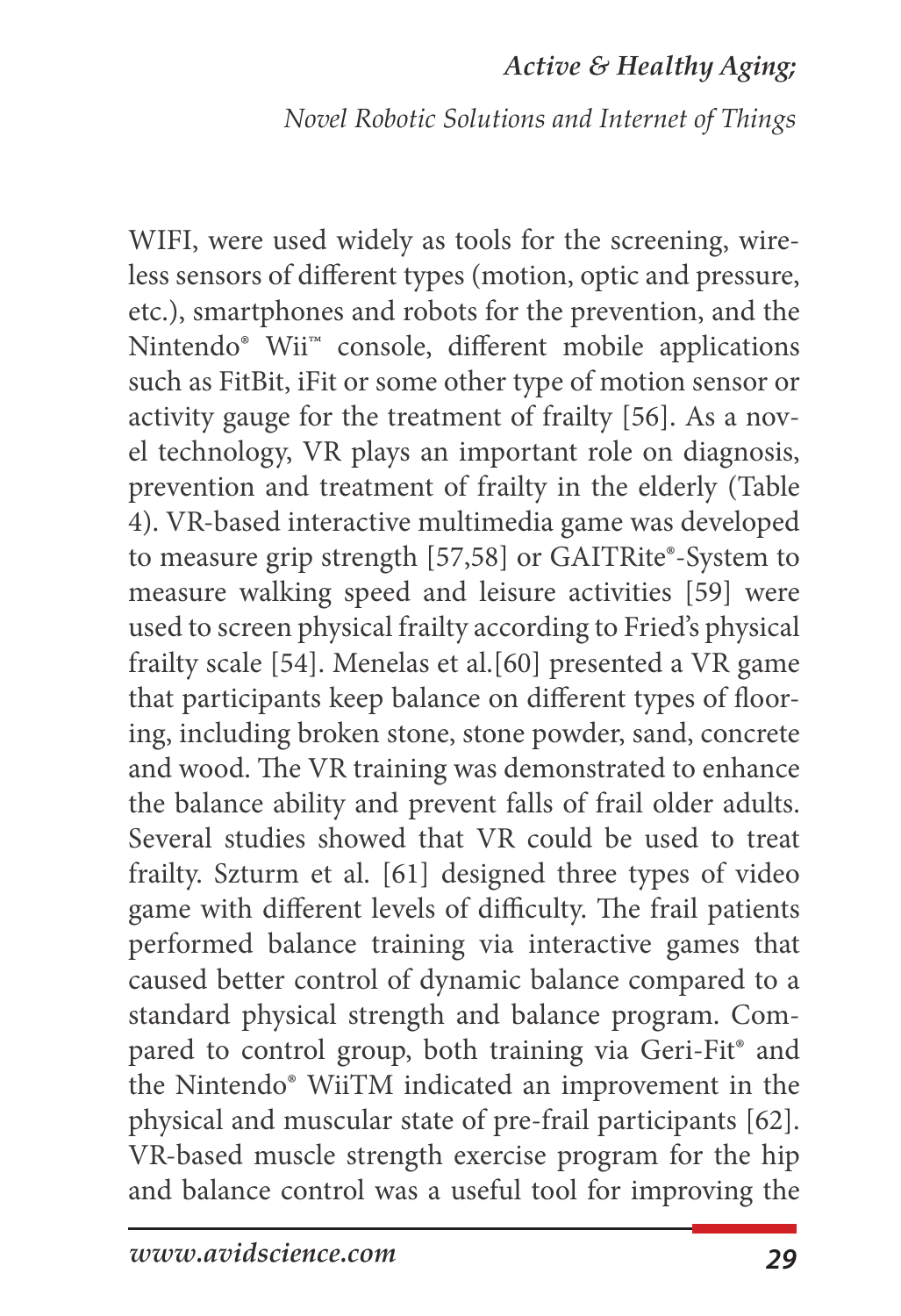*Novel Robotic Solutions and Internet of Things*

reduction in physical function in elderly individuals as a supervised home-based exercise [63]. In a single-blinded randomized controlled clinical trial, VR-based exergaming balance training was more effective than conventional balance training in reducing risk and incidence of falls among the frail older adults with a history of falls [64]. Physiological Profile Assessment scores and incidence of falls were improved significantly greater after six weeks of balance training with either Wii Fit equipment than conventional balance exercise. The Wii Fit balance training has shown to reduce falls by 69% compared to the conventional exercise after 12 month follow-up on fall surveillance. A further VR-based motor skill re-learning for postural control and balance study showed that a certain level of motor skill re-learning was retained in frail patients and more training would be necessary to be able to automate the movement [65].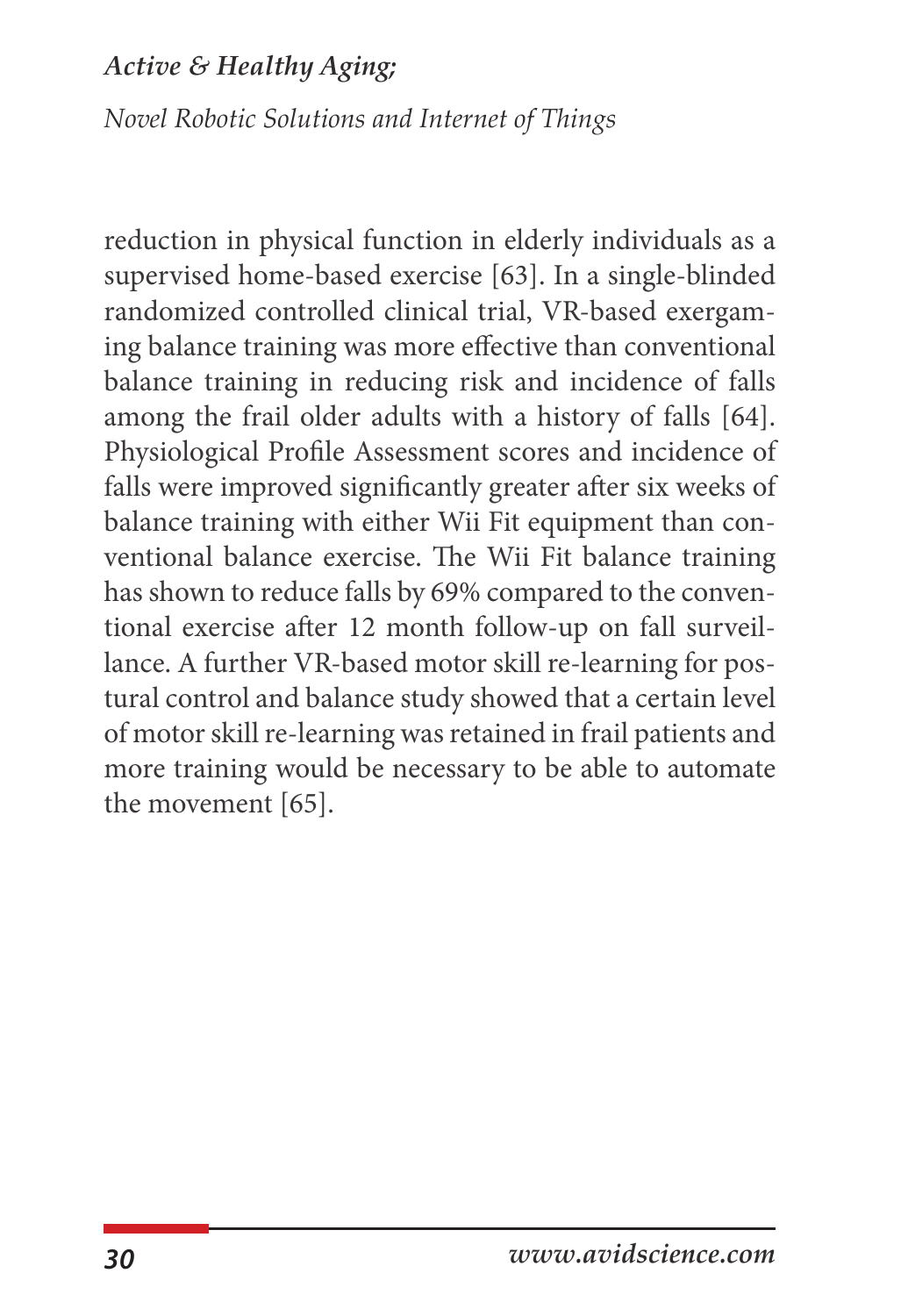| Reference               | <b>Participants</b>                                                                                 | <b>VR</b> methods                                                                                                 | Domain                     | Purpose    | <b>Immersion</b><br>type |
|-------------------------|-----------------------------------------------------------------------------------------------------|-------------------------------------------------------------------------------------------------------------------|----------------------------|------------|--------------------------|
| Chang et al.,<br>2011   | 309                                                                                                 | Wireless sensors<br>and artificial neural                                                                         | Grip strength              | diagnosis  | Semi                     |
| Zavala et al.,<br>2012  | 11                                                                                                  | WiiTM console<br>using remote<br>sensor                                                                           | Grip strength              | diagnosis  | Semi                     |
| Dapp et al.,<br>2013    | 3326                                                                                                | GAITRite®-Sys-<br>tem                                                                                             | Walking<br>speed           | diagnosis  | Semi                     |
|                         |                                                                                                     |                                                                                                                   | Leisure<br>activities      |            |                          |
|                         |                                                                                                     |                                                                                                                   | Risk of<br>falling         |            |                          |
| Menelas et<br>al., 2012 |                                                                                                     | KinectTM Interac-<br>tive shoe                                                                                    | Balance                    | prevention | Semi                     |
| Szturm et al.,<br>2011  | 30                                                                                                  | Pressure and moti-<br>on sensors                                                                                  | Balance<br>training        | treatment  | Semi                     |
| Daniel et al.,<br>2012  | 23                                                                                                  | Wii Fit Nin-<br>tendo®WiiTM<br>console                                                                            | Muscle<br>strengtht        | treatmen   | Semi                     |
| Kim et al.,<br>2013     | 32                                                                                                  | Virtual reality                                                                                                   | Muscle<br>strength         | treatment  | Full                     |
|                         |                                                                                                     |                                                                                                                   | Balance                    |            |                          |
| Fu et al.,<br>2015      | the Frail<br>Older Adults<br>with a History<br>of Falls (n<br>$=60$ ), 55<br>completed<br>12 months | Wii Fit balance<br>training using a<br>Nintendo's Wii<br>Fit® balance board<br>A conventional<br>balance training | Balance                    | treatment  | Semi                     |
|                         | follow-up)                                                                                          |                                                                                                                   |                            |            |                          |
| Kubicki et al.,<br>2014 | 46                                                                                                  | Based on 2D virtu-<br>al reality Fovea<br>Interactive® and                                                        | Postural<br>control        | treatment  | Non                      |
|                         |                                                                                                     | marker                                                                                                            | Motor skill<br>re-learning |            |                          |

**Table 4:** VR techniques for assessment and intervention of patients with frailty.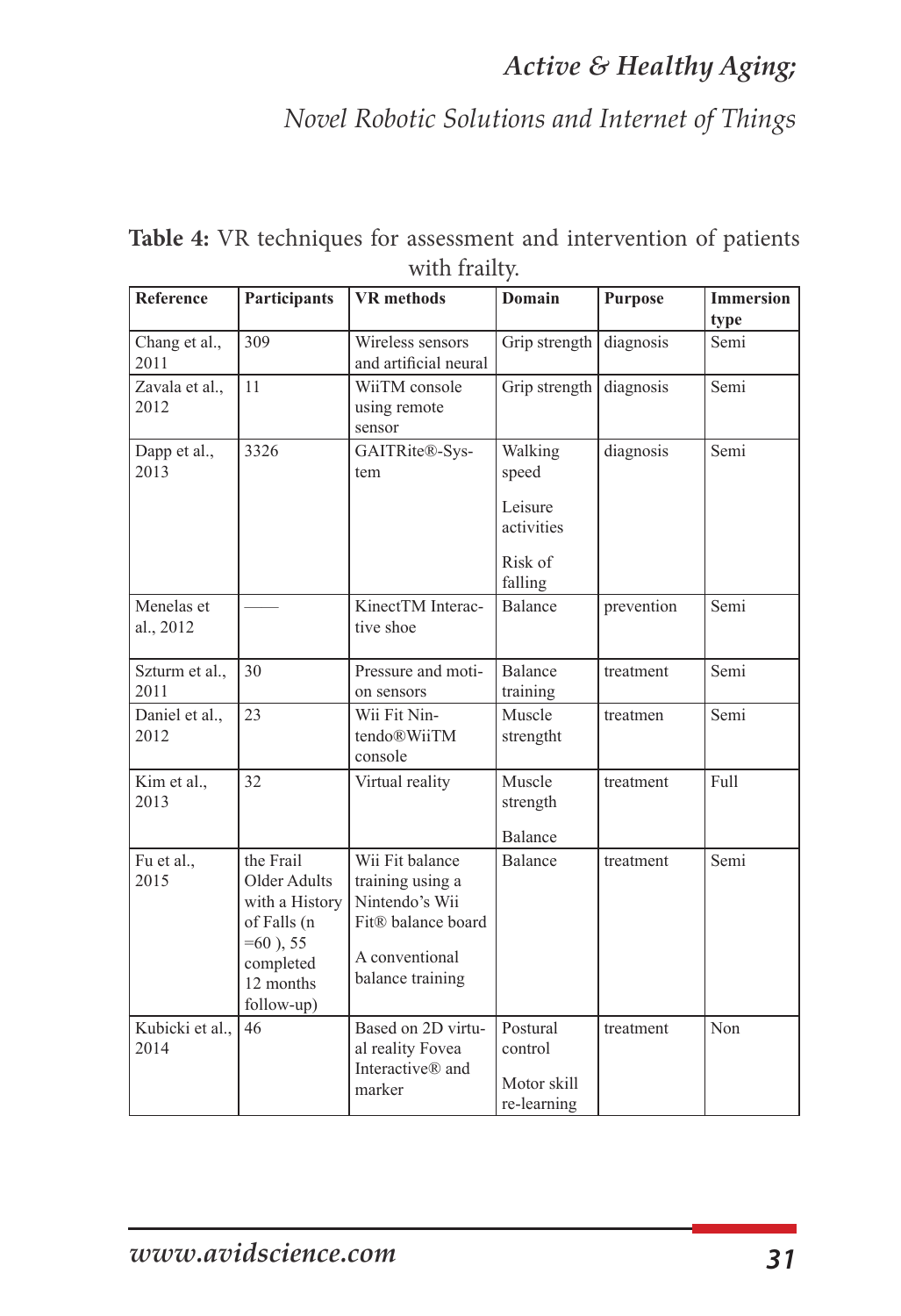*Novel Robotic Solutions and Internet of Things*

# Conclusion

VR-based technologies are safe, cost-effective, and allow using standardized test conditions to screen, prevent and treat age-related physical and cognitive deficits. Although most of studies contain small sample number and limited time length, these studies showed that VR– based technologies are convenient and sensitive to screen, prevent and treat single or multiple function deficits in patients with physical frailty. We speculate VR-based technologies are potential tools to screen, prevent and treat cognitive frailty. Because of the complex and heavy equipment, it still is difficult for participants to use independently and easily in home or hospital. The development of VR-related techniques with high definition and 3D displays will improve the sense of realism and provide stereoscopic perception, reducing discomfort for the user. The VR techniques integrates multi-dimension interactive cues will meet more requirements of the elderly.

# Acknowledgments

This work was supported by grants from the Shanghai Hospital Development Center (No. SHDC12014221), Shanghai Municipal Commission of Health and Family Planning, Key developing disciplines (2015ZB0501).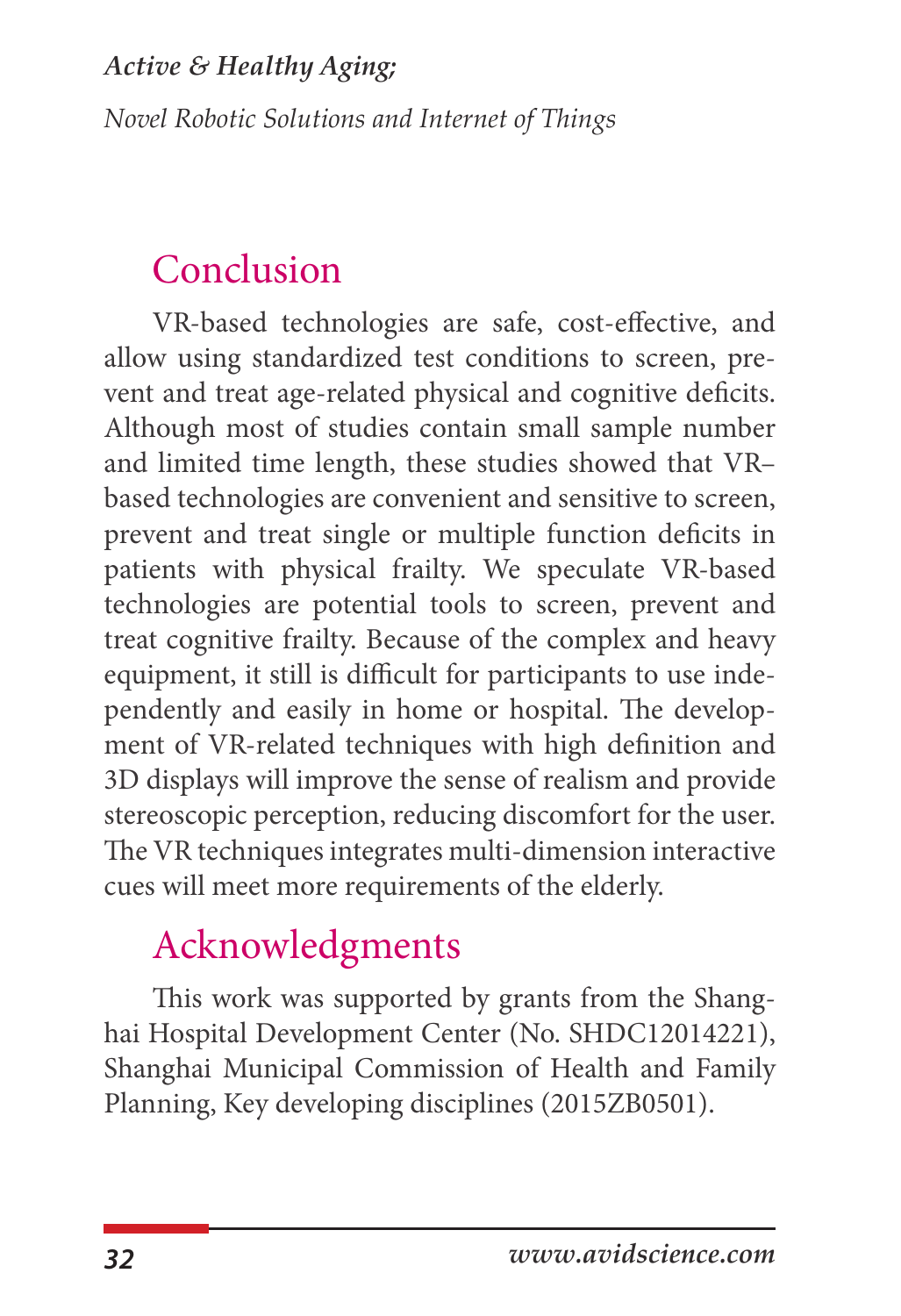# References

- 1. García-Betances RI, Arredondo Waldmeyer MT, Fico G, Cabrera-Umpiérrez MF. A succinct overview of virtual reality technology use in Alzheimer's disease. Front Aging Neurosci. 2015; 7: 80.
- 2. Morley JE, Vellas B, van Kan GA, Anker SD, Bauer JM, et al. Frailty consensus: a call to action. J Am Med Dir Assoc. 2013; 14: 392-397.
- 3. Collard RM, Boter H, Schoevers RA, Oude Voshaar RC. Prevalence of Frailty in Community‐ Dwelling Older Persons: A Systematic Review. J Am Geriatr Soc. 2012; 60: 1487-1492.
- 4. Hilal S, Ikram MK, Saini M, Tan CS, Catindig JA, et al. Prevalence of cognitive impairment in Chinese: epidemiology of dementia in Singapore study. J Neurol Neurosurg Psychiatry. 2013; 84: 686-692.
- 5. Ruan Q, Yu Z, Chen M, Bao Z, Li J, et al. Cognitive frailty, a novel target for the prevention of elderly dependency. Ageing Res Rev. 2015; 20: 1-10.
- 6. Kelaiditi E, Cesari M, Canevelli M, Abellan van Kan G, Ousset PJ, et al. IANA/IAGG Cognitive frailty: Rational and definition from an (I.A.N.A./ I.A.G.G.) international consensus group. J Nutr Health Aging. 2013; 17: 726-734.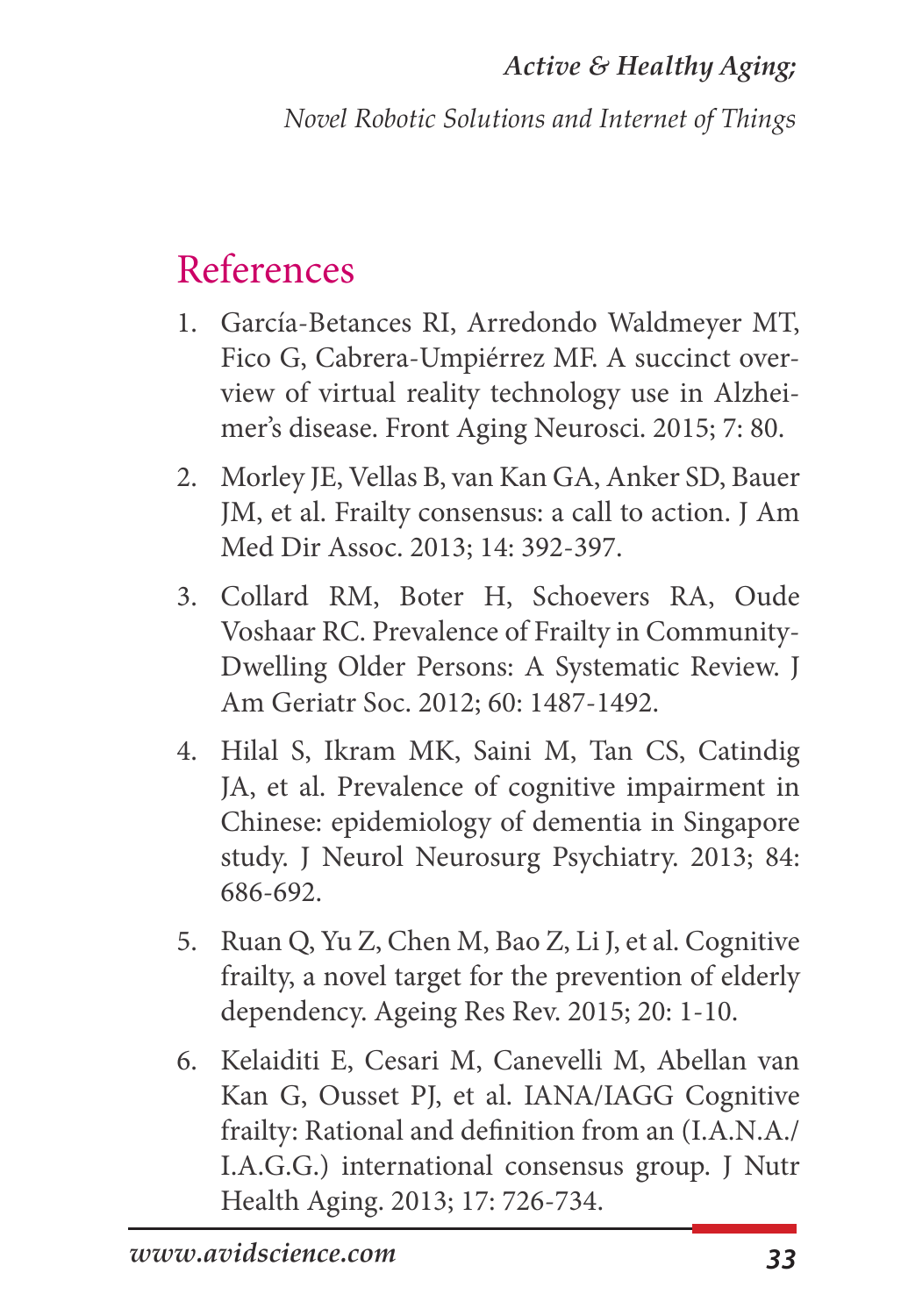- 7. Cano A. Cognitive frailty, a new target for healthy ageing. Maturitas. 2015; 82: 139-140.
- 8. Panza F, Seripa D, Solfrizzi V, Tortelli R, Greco A, et al. Targeting Cognitive Frailty: Clinical and Neurobiological Roadmap for a Single Complex Phenotype. J Alzheimers Dis. 2015; 47: 793-813.
- 9. Kubicki A, Bonnetblanc F, Petrement G, Mourey F. Motor-prediction improvements after virtual rehabilitation in geriatrics: frail patients revealdifferent learning curves for movement and postural control. Neurophysiol Clin. 2014; 44: 109-118.
- 10. Jekel K, Damian M, Wattmo C, Hausner L, Bullock R, et al. (). Mild cognitive impairment and deficits ininstrumental activities of daily living: a systematic review. AlzheimersRes.Ther. 2015; 7: 17–20.
- 11. Hannes K and Macaitis K: A move to more systematic and transparent approaches in qualitative evidence synthesis: Update on a review of published papers. Qual Res. 2012; 12: 402 442.
- 12. Miller KJ, Adair BS, Pearce AJ, Said CM, Ozanne E, et al. Effectiveness and feasibility of virtual reality and gaming system use at home by older adults for enabling physical activity to improve healthrelated domains: a systematic review. Age Ageing. 2014; 43: 188-195.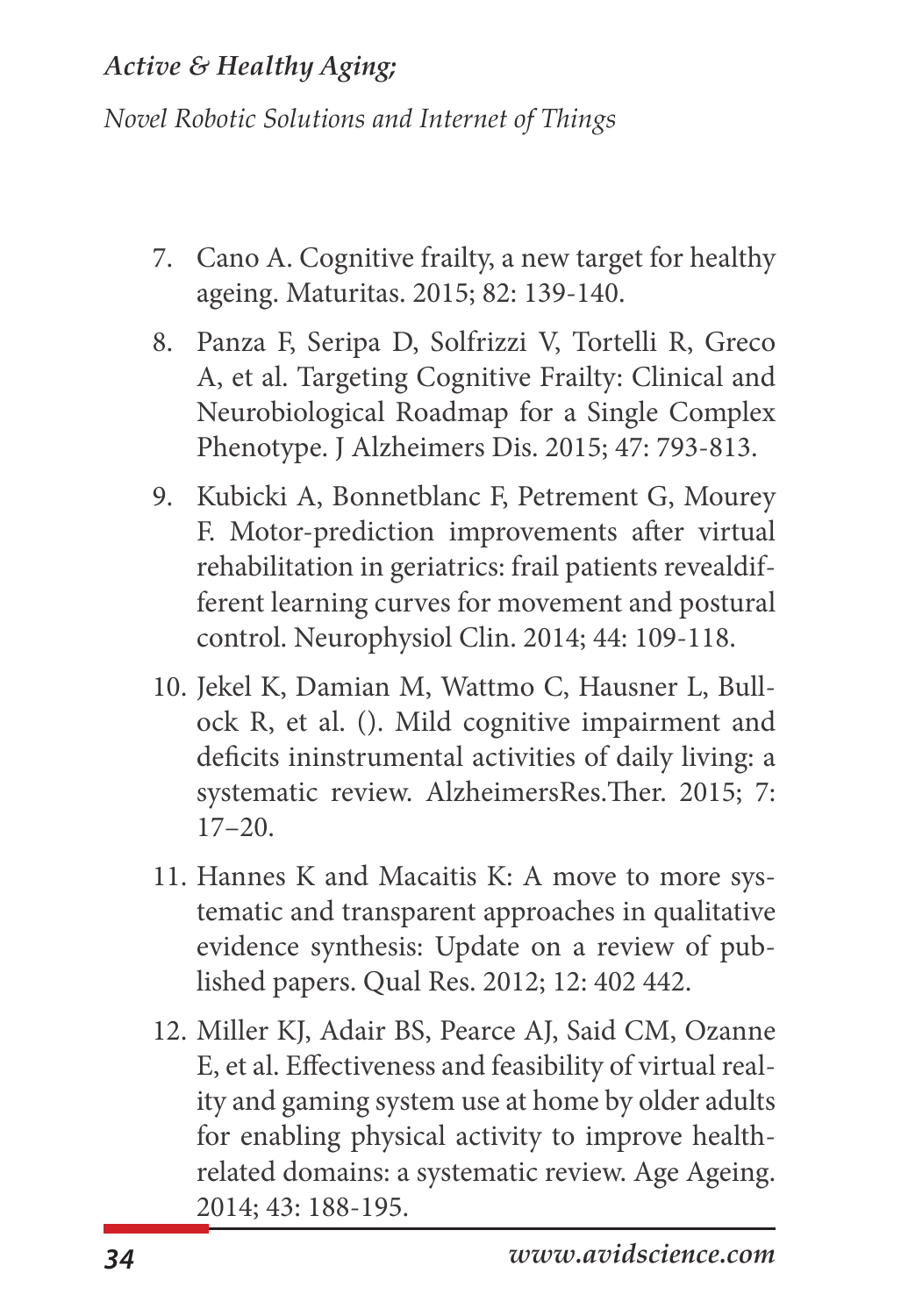- 13. Lange BS, Requejo P, Flynn SM, Rizzo AA, Valero-Cuevas FJ, et al. The potential of virtual reality and gaming to assist successful aging with disability. Phys Med Rehabil Clin N Am. 2010; 21: 339-356.
- 14. Laufer Y, Dar G, Kodesh E. Does a Wii-based exercise program enhance balance control of independently functioning older adults? A systematic review. Clin Interv Aging. 2014; 9: 1803-1813.
- 15. Konishi K, Etchamendy N, Roy S, Marighetto A, Rajah N, et al. Decreased functional magnetic resonance imaging activity in the hippocampus in favor of the caudate nucleus in older adults tested in a virtual navigation task. Hippocampus. 2013; 23: 1005–1014.
- 16. Schuck NW, Doeller CF, Polk TA, Lindenberger U, Li SC. Human aging alters the neural computation and representation of space. Neuroimage. 2015; 117: 141-150.
- 17. Schoenfeld R, Foreman N, Leplow B. Ageing and spatial reversal learning in humans: findings from a virtual water maze. Behav Brain Res. 2014; 270: 47-55.
- 18. Leon I, Tascon L, Cimadevilla JM. Age and gender-related differences in a spatial memory task in humans. Behav Brain Res. 2016; 306: 8-12.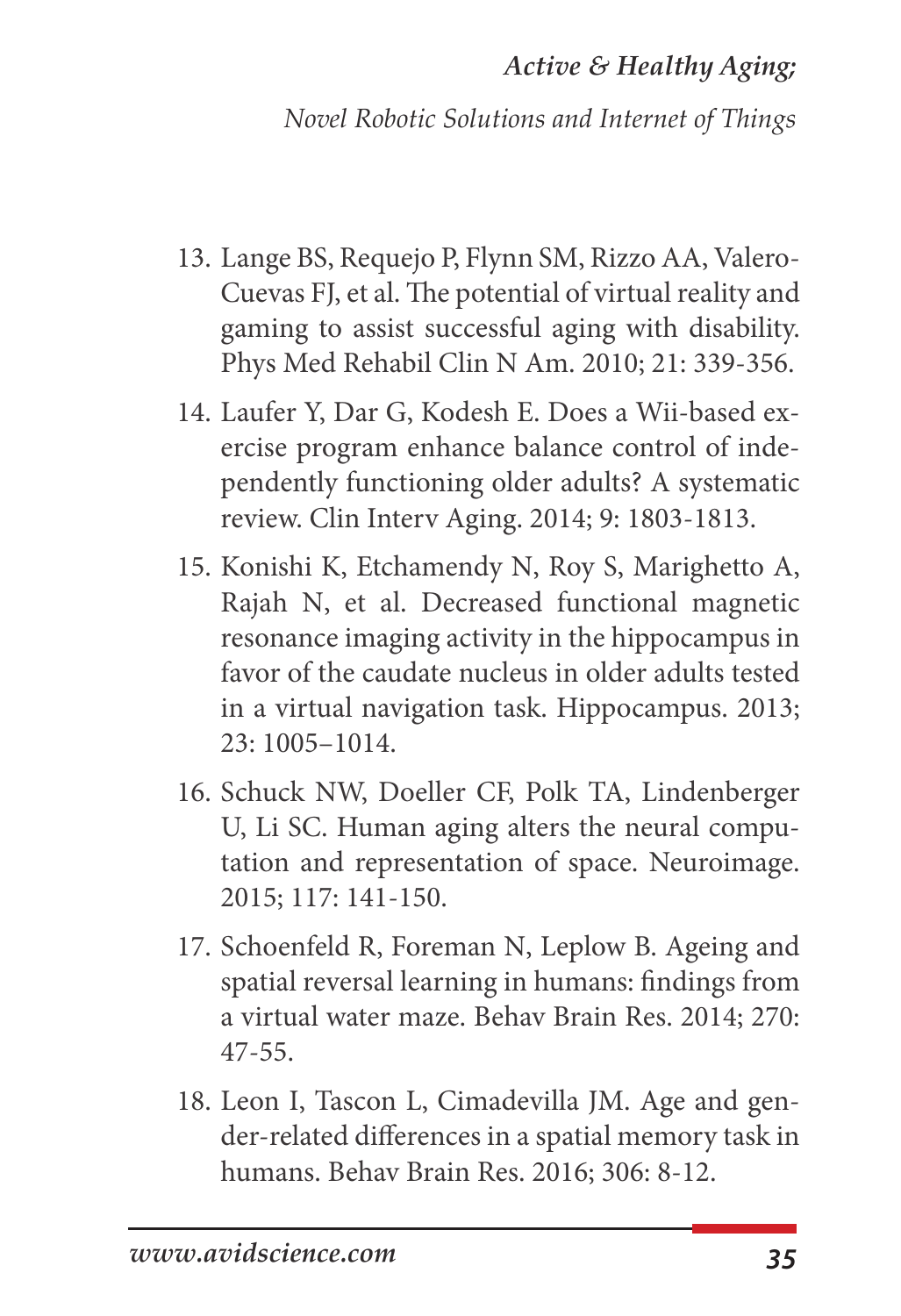- 19. Tippett WJ, Lee JH, Mraz R, Zakzanis KK, Snyder PJ, et al. Convergent validity and sex differences in healthy elderly adults for performance on 3D virtual reality navigation learning and 2D hidden maze tasks. Cyberpsychol Behav. 2009; 12: 169- 174.
- 20. Lecouvey G, Gonneaud J, Piolino P, Madeleine S, Orriols E, et al. Is binding decline the main source of the ageing effect on prospective memory? A ride in a virtual town. Socioaffect Neurosci Psychol. 2017; 7: 1304610.
- 21. Arvind Pala P, N'Kaoua B, Mazaux JM, Simion A, Lozes S, et al. Every day-like memory and its cognitive correlates in healthy older adults and in young patients with traumatic brain injury: a pilot study based on virtual reality. Disabil Rehabil Assist Technol. 2014; 9: 463-473.
- 22. Plancher G, Gyselinck V, Nicolas S, Piolino P. Age effect on components of episodic memory and feature binding: A virtual reality study. Neuropsychology. 2010; 24: 379-390.
- 23. Sakai H, Nagano A, Seki K, Okahashi S, Kojima M, et al. Development of a cognitive function test using virtual reality technology: examination in healthy participants. Neuropsychol Dev Cogn B Aging Neuropsychol Cogn. 2017; 1-15.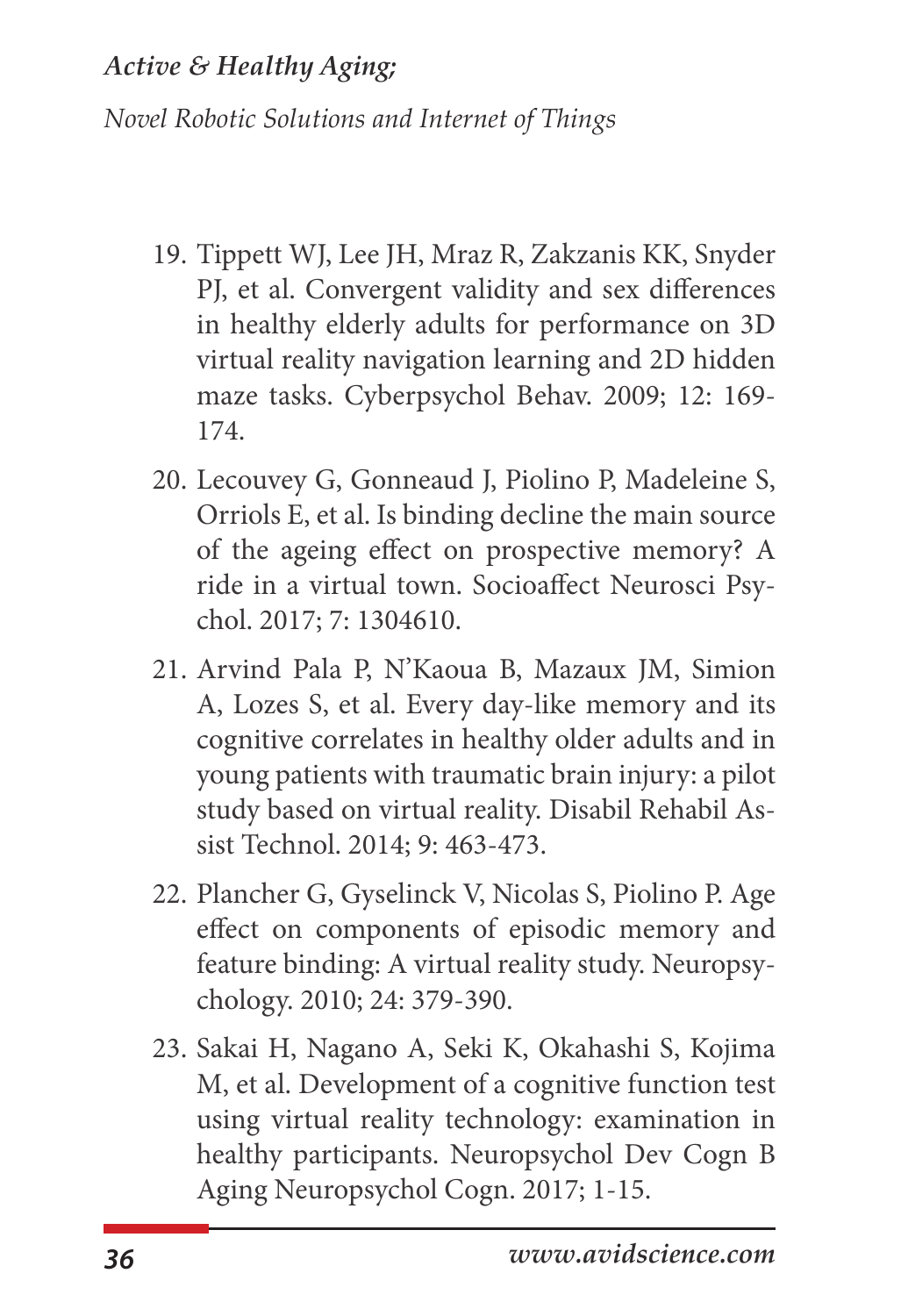- 24. Atkins AS, Stroescu I, Spagnola NB, Davis VG, Patterson TD, et al. Assessment of Age-Related Differences in Functional Capacity Using the Virtual Reality Functional Capacity Assessment Tool (VRFCAT). J Prev Alzheimers Dis. 2015; 2:121- 127.
- 25. Kizony R, Zeilig G, Krasovsky T, Bondi M, Weiss PL, et al. Using virtual reality simulation to study navigation in a complex environment as a functional-cognitive task; A pilot study. J Vestib Res. 2017; 27: 39-47.
- 26. Taillade M, Sauzeon H, Dejos M, Pala PA, Larrue F, et al. Executive and memory correlates of agerelated differences in wayfinding performances using a virtual reality application. Neuropsychol Dev Cogn B Aging Neuropsychol Cogn. 2013; 20: 298-319.
- 27. Davison SMC, Deeprose C, Terbeck S. A comparison of immersive virtual reality with traditional neuropsychological measures in the assessment of executive functions. Acta Neuropsychiatr. 2017; 1-11.
- 28. Carelli L, Rusconi ML, Scarabelli C, Stampatori C, Mattioli F, et al. The transfer from survey (maplike) to route representations into Virtual Reality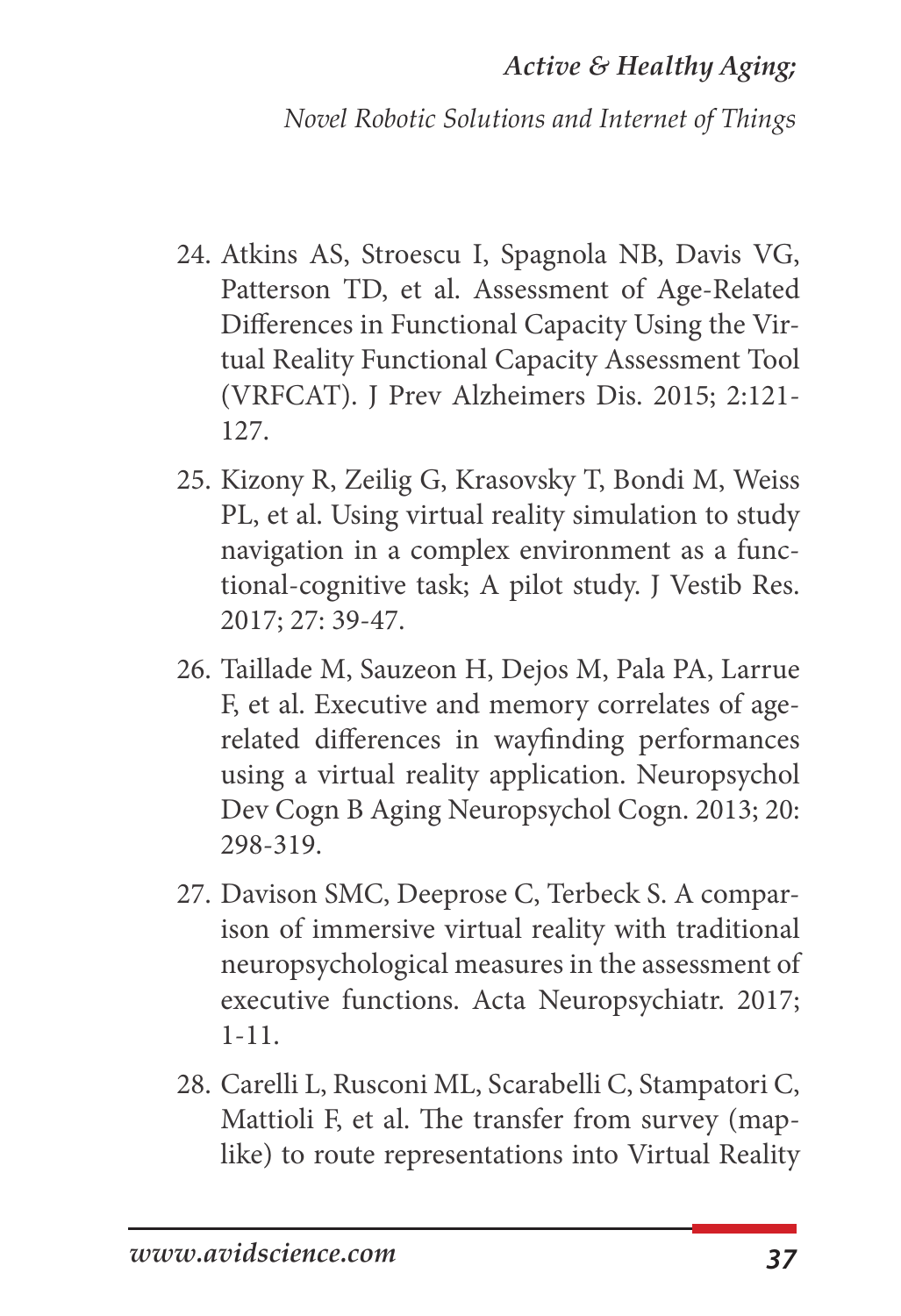*Novel Robotic Solutions and Internet of Things*

Mazes: effect of age and cerebral lesion. J Neuroeng Rehabil. 2011; 8: 6.

- 29. Francis CA, Franz JR, O'Connor SM, Thelen DG. Gait variability in healthy old adults is more affected by a visual perturbation than by a cognitive or narrow step placement demand. Gait Posture. 2015; 42: 380-385.
- 30. Hutzler Y, Korsensky O, Laufer Y. Rapid stepping test towards virtual visual objects: Feasibility and convergent validity in older adults. Technol Health Care. 2017; 25: 49-58.
- 31. Chou YH, Wagenaar RC, Saltzman E, Giphart JE, Young D, et al. Effects of optic flow speed and lateral flow asymmetry on locomotion in younger and older adults: a virtual reality study. J Gerontol B Psychol Sci Soc Sci. 2009; 64: 222-231.
- 32. Chen KB, Xu X, Lin JH, Radwin RG. Evaluation of older driver head functional range of motion using portable immersive virtual reality. Exp Gerontol. 2015; 70: 150-156.
- 33. Park J, Yim J. A New Approach to Improve Cognition, Muscle Strength, and Postural Balance in Community-Dwelling Elderly with a 3-D Virtual Reality Kayak Program. Tohoku J Exp Med. 2016; 238: 1-8.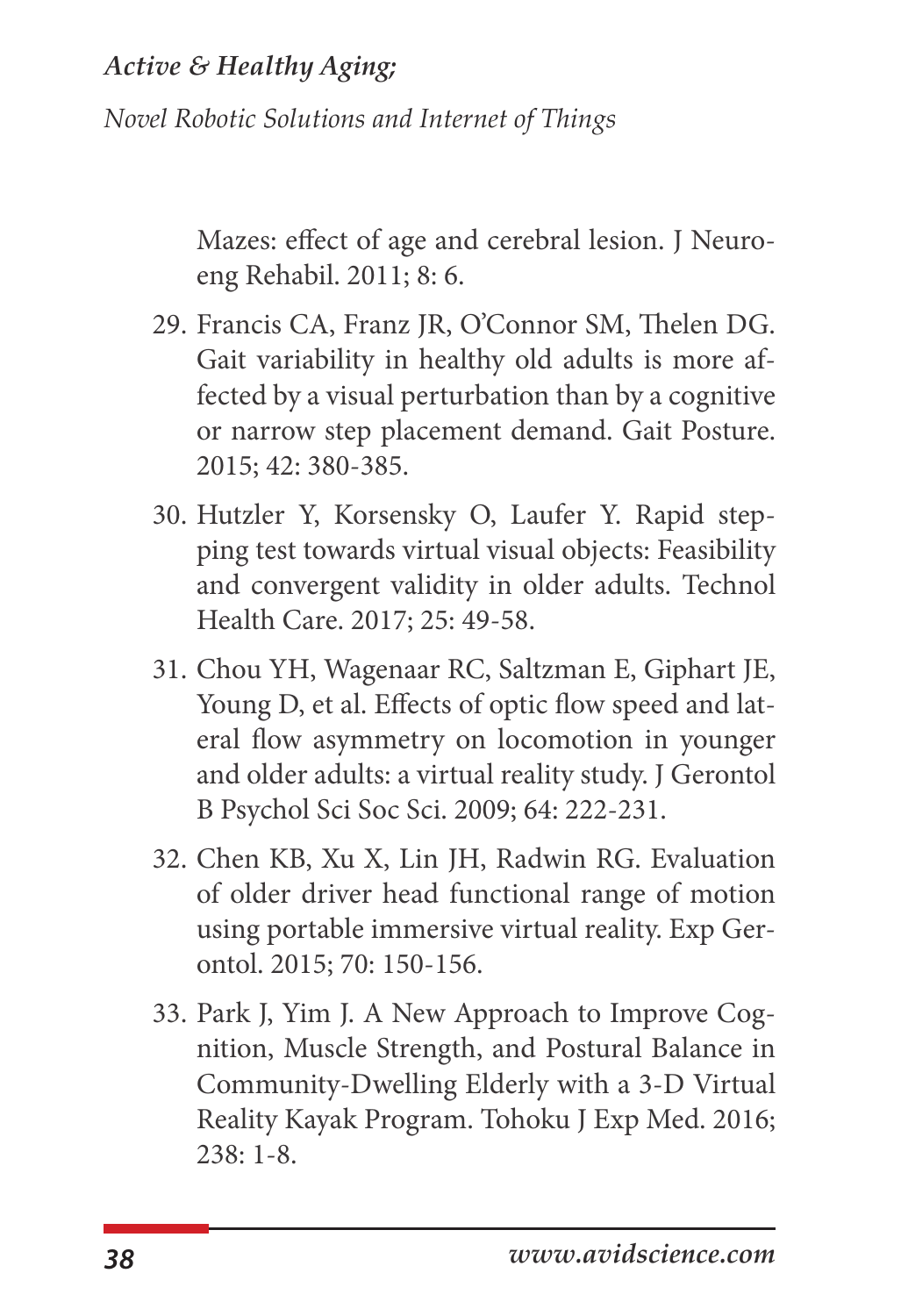- 34. Duque G, Boersma D, Loza-Diaz G, Hassan S, Suarez H, et al. Effects of balance training using a virtual-reality system in older fallers. Clin Interv Aging. 2013; 8: 257-263.
- 35. Lee Y, Choi W, Lee K, Song C, Lee S. Virtual Reality Training with Three-dimensional Video Games Improves Postural Balance and Lower Extremity Strength in Community-Dwelling Older Adults. J Aging Phys Act. 2017; 1-21.
- 36. Rendon AA, Lohman EB, Thorpe D, Johnson EG, Medina E, et al. The effect of virtual reality gaming on dynamic balance in older adults. Age Ageing. 2012; 41: 549-552.
- 37. Mirelman A, Rochester L, Maidan I, Del Din S, Alcock L, et al. Addition of a non-immersive virtual reality component to treadmill training to reduce fall risk in older adults (V-TIME): a randomised controlled trial. Lancet. 2016; 388: 1170-1182.
- 38. Anderson-Hanley C, Arciero PJ, Brickman AM, Nimon JP, Okuma N, et al. Exergaming and older adult cognition: a cluster randomized clinical trial. Am J Prev Med. 2012; 42: 109-119.
- 39. Monteiro-Junior RS, da Silva Figueiredo LF, Maciel-Pinheiro PT, Abud ELR, Braga A, et al. Acute effects of exergames on cognitive function of insti-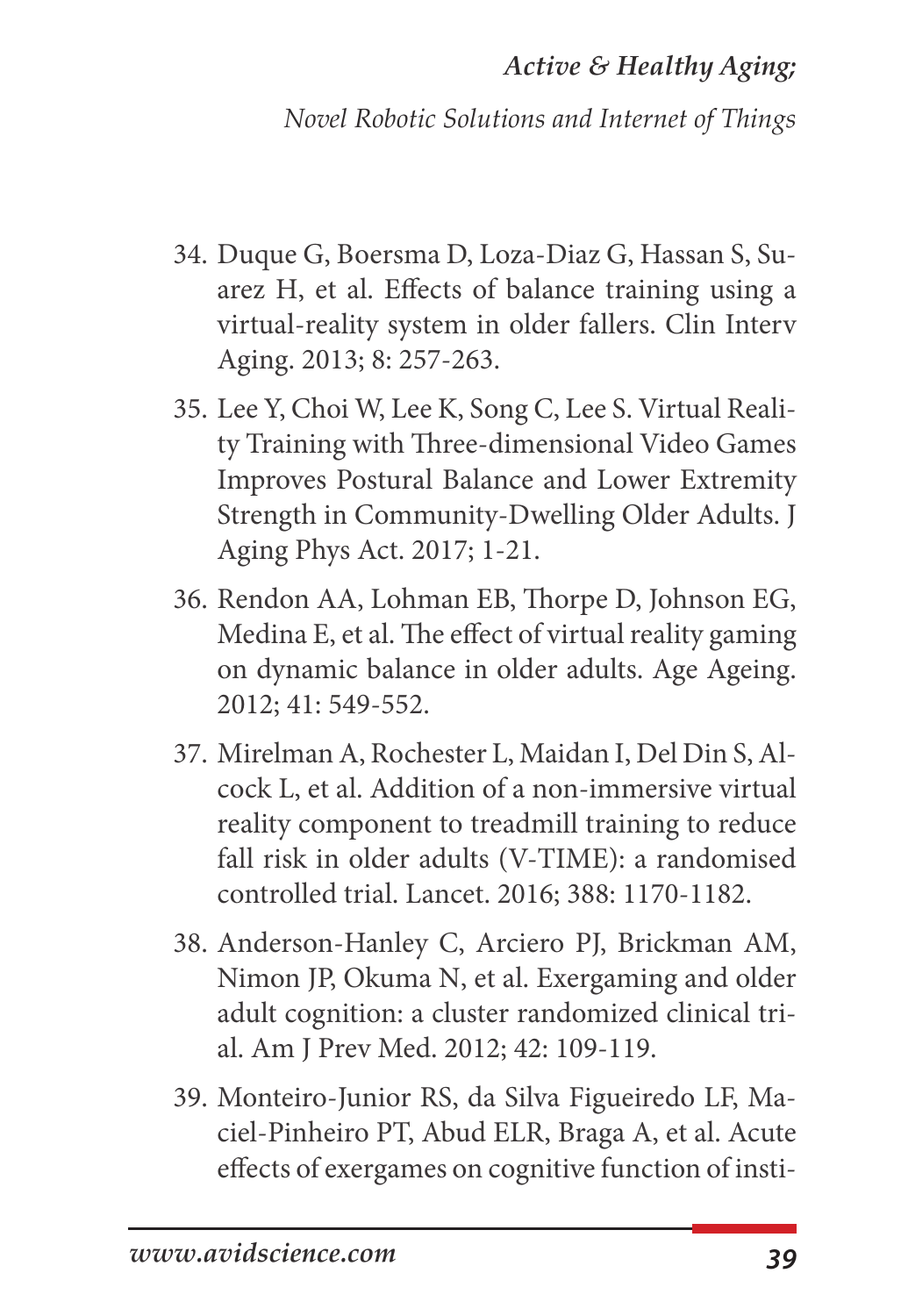*Novel Robotic Solutions and Internet of Things*

tutionalized older persons: a single-blinded, randomized and controlled pilot study. Aging Clin Exp Res. 2017; 29: 387-394.

- 40. Eggenberger P, Schumacher V, Angst M, Theill N, de Bruin ED. Does multicomponent physical exercise with simultaneous cognitive training boost cognitive performance in older adults? A 6-month randomized controlled trial with a 1-year followup. Clin Interv Aging. 2015a; 10: 1335-1349.
- 41. Debarnot U, Crepon B, Orriols E, Abram M, Charron S, et al. Intermittent theta burst stimulation over left BA10 enhances virtual reality-based prospective memory in healthy aged subjects. Neurobiol Aging. 2015; 36: 2360-2369.
- 42. Bugnariu N, Fung J. Aging and selective sensorimotor strategies in the regulation of upright balance. J Neuroeng Rehabil. 2007; 4: 19.
- 43. Eggenberger P, Theill N, Holenstein S, Schumacher V, de Bruin ED. Multicomponent physical exercise with simultaneous cognitive training to enhance dual-task walking of older adults: a secondary analysis of a 6-month randomized controlled trial with 1-year follow-up. Clin Interv Aging. 2015b; 10: 1711-1732.
- 44. Zito GA, Cazzoli D, Scheffler L, Jager M, Muri RM, et al. Street crossing behavior in younger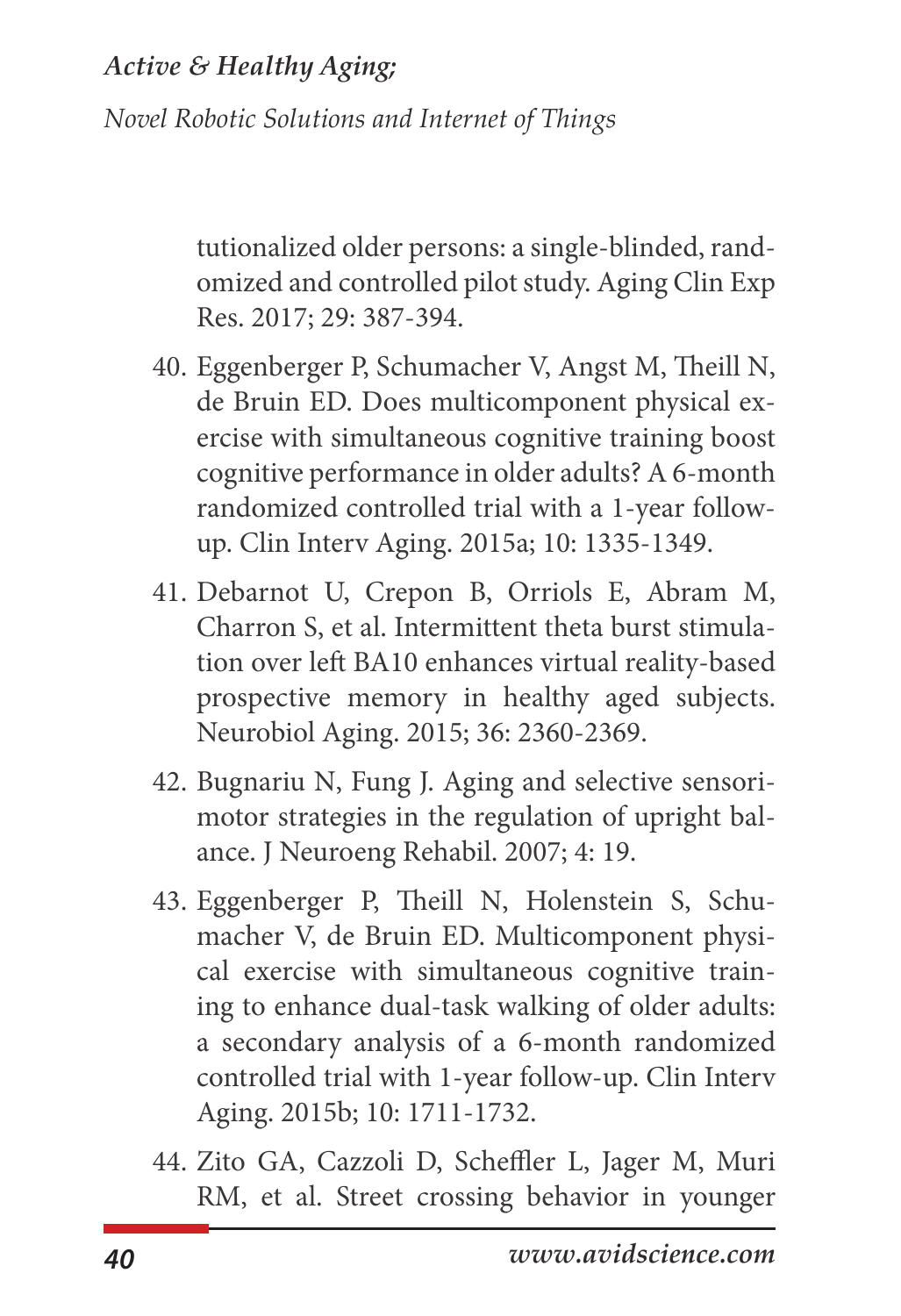and older pedestrians: an eye- and head-tracking study. BMC Geriatr. 2015; 15: 176.

- 45. Maillot P, Dommes A, Dang NT, Vienne F. Training the elderly in pedestrian safety: Transfer effect between two virtual reality simulation devices. Accid Anal Prev. 2017; 99: 161-170.
- 46. Merriman NA, Ondrej J, Roudaia E, O'Sullivan C, Newell FN. Familiar environments enhance object and spatial memory in both younger and older adults. Exp Brain Res. 2016; 234: 1555-1574.
- 47. Davis RL, Weisbeck C. Search Strategies Used by Older Adults in a Virtual Reality Place Learning Task. Gerontologist. 2015; 55: S118-127.
- 48. de Tommaso M, Ricci K, Delussi M, Montemurno A, Vecchio E, et al. Testing a novel method for improving wayfinding by means of a P3b Virtual Reality Visual Paradigm in normal aging. Springerplus. 2016; 5: 1297.
- 49. Legault I, Allard R, Faubert J. Healthy older observers show equivalent perceptual-cognitive training benefits to young adults for multiple object tracking. Front Psychol. 2013; 4: 323.
- 50. dos Santos Mendes FA, Pompeu JE, Modenesi Lobo A, Guedes da Silva K, Oliveira Tde P, et al. Motor learning, retention and transfer after vir-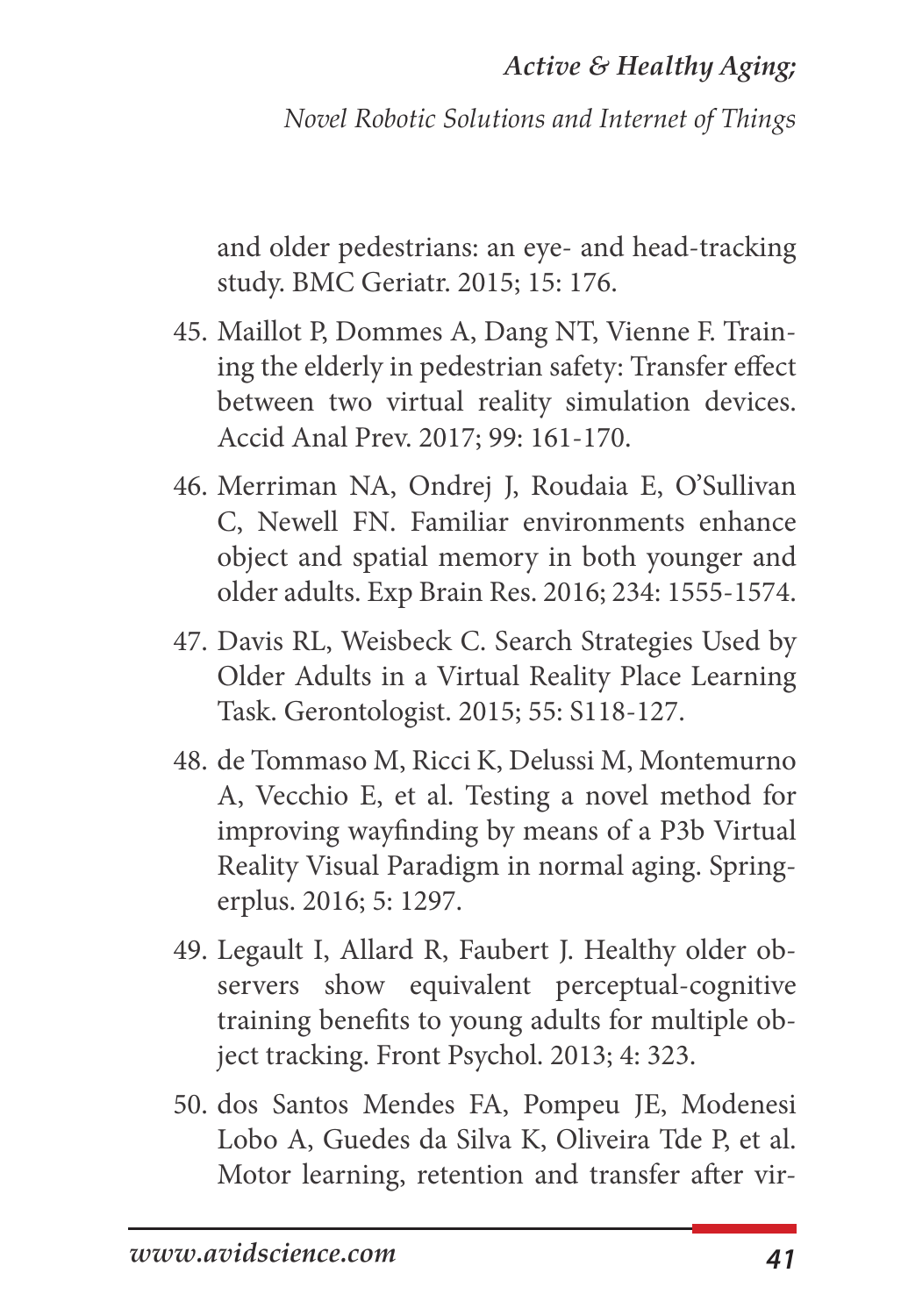*Novel Robotic Solutions and Internet of Things*

tual-reality-based training in Parkinson's disease- -effect of motor and cognitive demands of games: a longitudinal, controlled clinical study. Physiotherapy. 2012; 98: 217-223.

- 51. Jebara N, Orriols E, Zaoui M, Berthoz A, Piolino P. Effects of enactment in episodic memory: a pilot virtual reality study with young and elderly adults. Front Aging Neurosci. 2014; 6: 338.
- 52. Lau ST, Pichora-Fuller MK, Li KZ, Singh G, Campos JL. Effects of Hearing Loss on Dual-Task Performance in an Audiovisual Virtual Reality Simulation of Listening While Walking. J Am Acad Audiol. 2016; 27: 567-587.
- 53. Rockwood K, Mitnitski A. Frailty in relation to the accumulation of deficits. J Gerontol A Biol Sci Med Sci. 2007; 62: 722-727.
- 54. Fried LP, Tangen CM, Walston J, Newman AB, Hirsch C, et al. Cardiovascular Health Study Collaborative Research Group, Frailty in older adults: Evidence for a phenotype. J Gerontol A Biol Sci Med Sci. 2001; 56: M146-156.
- 55. Ng YS, Chew E, Samuel GS, Tan YL, Kong KH. Advances in rehabilitation medicine. Singapore Med J. 2013; 54: 538-551.
- 56. Mugueta I, Garcia-Zapirain B. Is Technology Present in Frailty? Technology a Back-up Tool for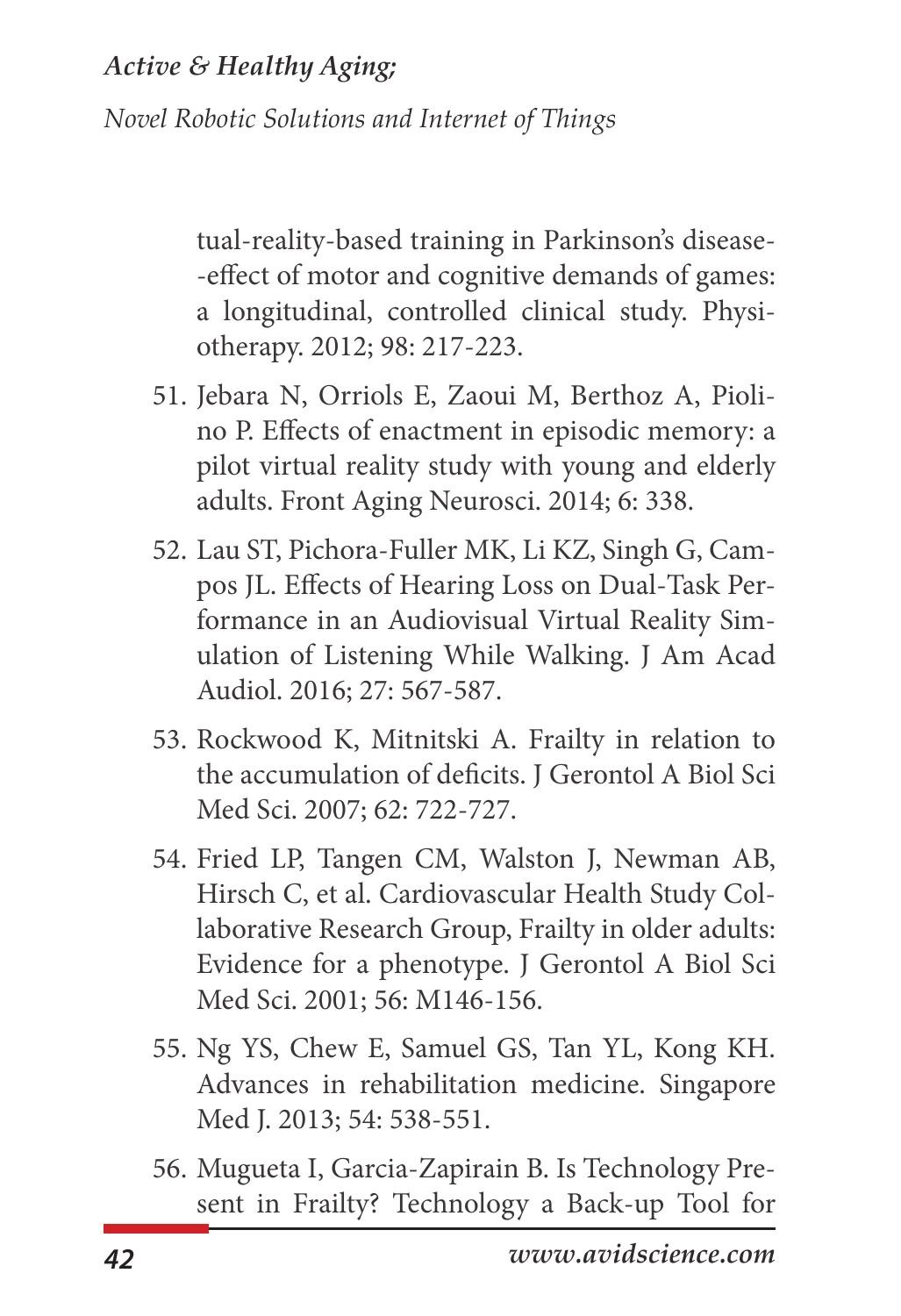Dealing with Frailty in the Elderly: A Systematic Review. Aging and disease. 2017; 8: 176-195.

- 57. Chang Y, Lin C, Huang J, Chen C, Lee R. Development of a Home-Based Frailty Detection Device using Wireless Sensor Networks and Artificial Neural Networks. 2011.
- 58. Zavala-Ibarra I, Favela J. Ambient Videogames for Health Monitoring in Older Adults. Proceedings of the 2012 eighth international conference on intelligent environments. 2012; 27-33.
- 59. Dapp U, Anders J, Santos-Eggimann B. Correlates of frailty, prediction of functional decline and preventative approaches-selected results from the Lausanne cohort 65+ (Lc65+) study (Switzerland) (Lausanne) and the longitudinal urban cohort ageing study (Lucas) (Germany). European Geriatric Medicine. 2013; 4: S3-S4.
- 60. Menelas BAJ, Otis MJD. A Serious Game for Training Balance Control over Different Types of Soil. Proceedings of the 3th international conference on Serious Games Development and Applications. 2012; 31-42.
- 61. Szturm T, Betker AL, Moussavi Z, Desai A, Goodman V. Effects of an interactive computer game exercise regimen on balance impairment in frail